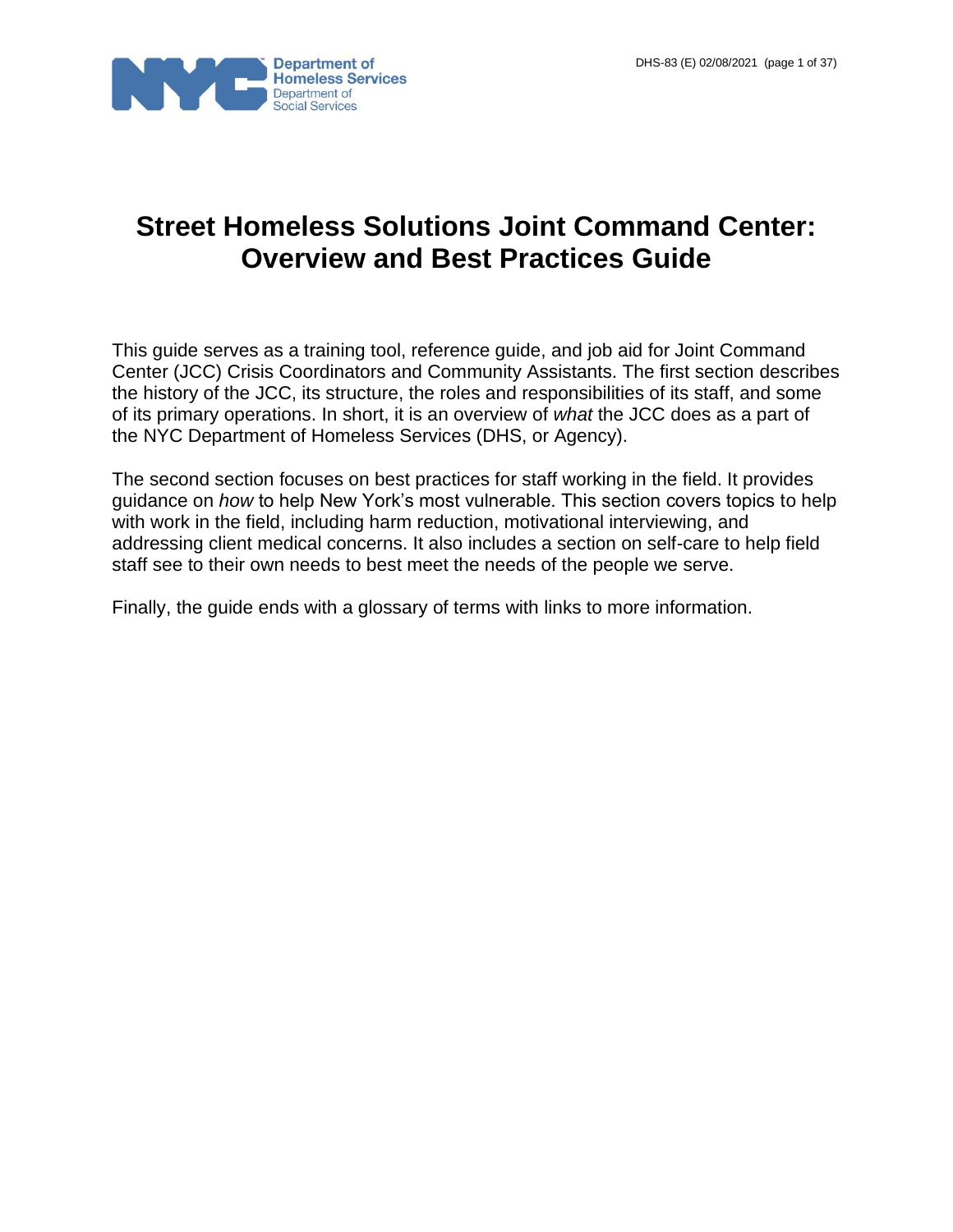# **Table of Contents**

| Supportive Leadership: Managers, Program Administrators, and Assistant |  |
|------------------------------------------------------------------------|--|
|                                                                        |  |
|                                                                        |  |
|                                                                        |  |
|                                                                        |  |
|                                                                        |  |
|                                                                        |  |
|                                                                        |  |
|                                                                        |  |
|                                                                        |  |
|                                                                        |  |
|                                                                        |  |
|                                                                        |  |
|                                                                        |  |
|                                                                        |  |
|                                                                        |  |
|                                                                        |  |
| Ethics                                                                 |  |
|                                                                        |  |
|                                                                        |  |
|                                                                        |  |
|                                                                        |  |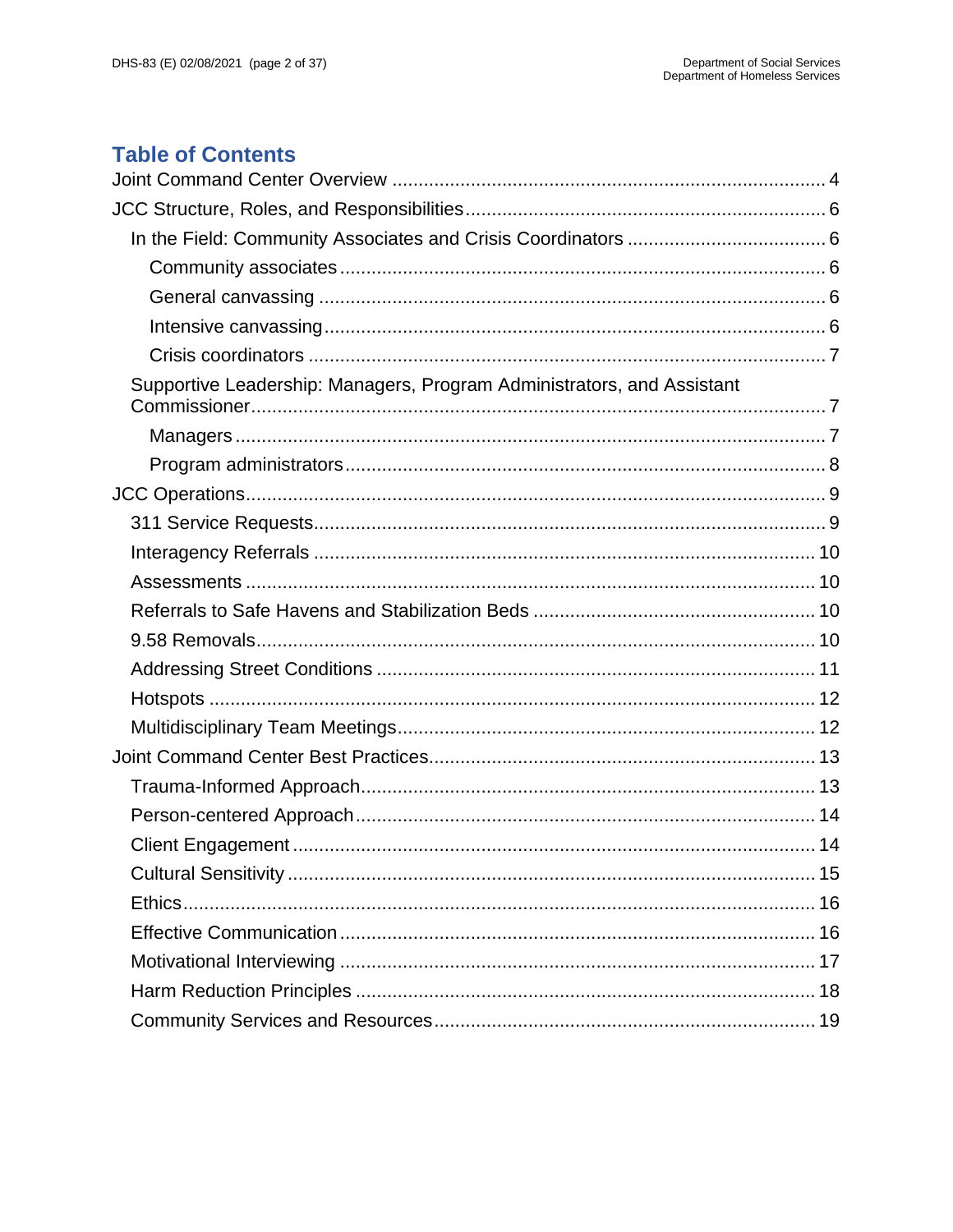# **Table of Contents (continued)**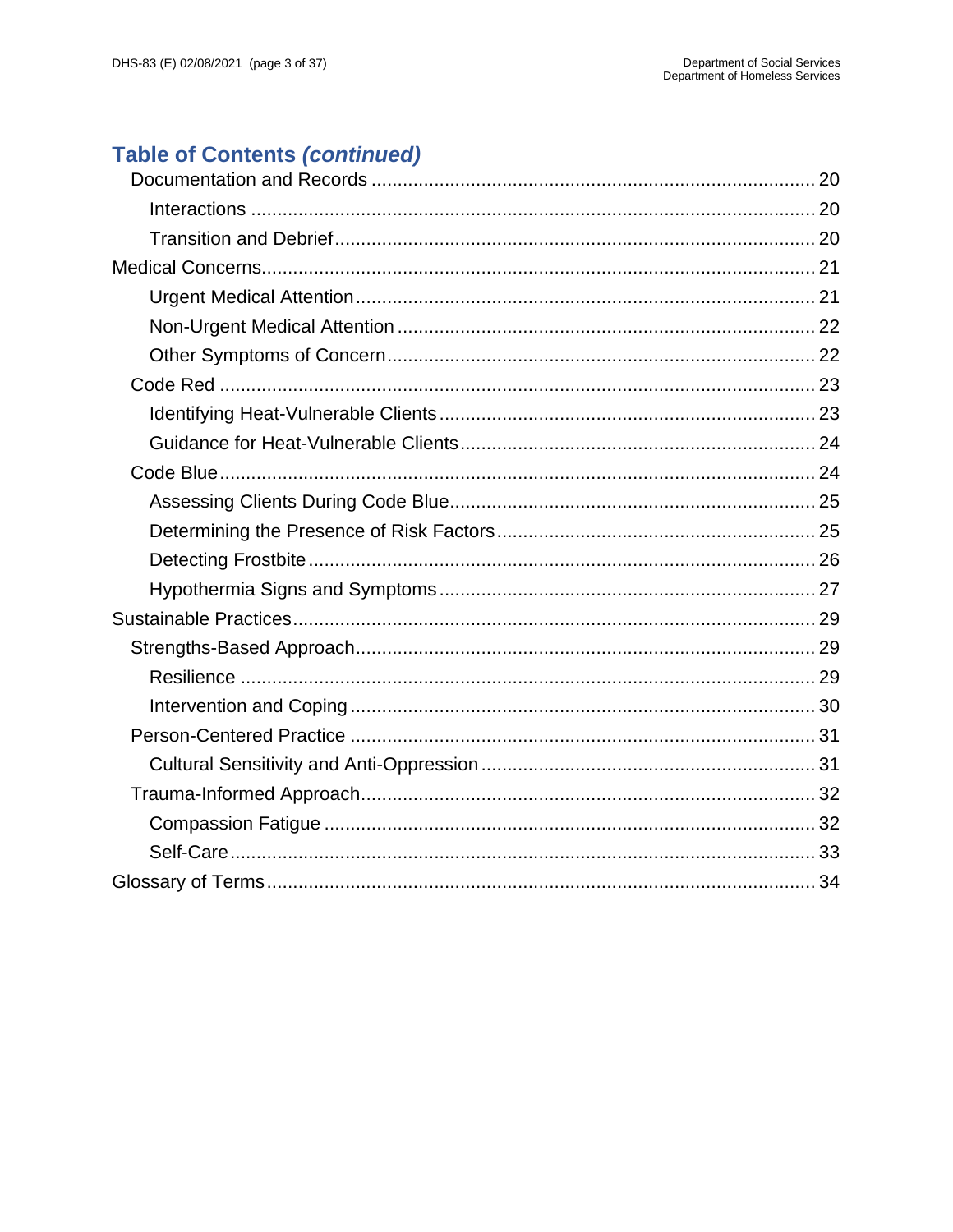### **Joint Command Center Overview**

<span id="page-3-0"></span>Formed within the NYC DHS Street Homeless Solutions (SHS) division, the JCC provides additional rapid-response capacity for street outreach and crisis intervention, and a focus on increased citywide coordination to support New Yorkers experiencing unsheltered homelessness both above ground and in the subway system (also referred to as "experiencing street homelessness" and/or "experiencing homelessness and living unsheltered;" and/or "experiencing homelessness and residing/living on the streets/subways").

The JCC is a dedicated hub that enhances communication and coordination between the SHS division, relevant Agency partners, and outreach providers who might meet and engage people who are unsheltered under the HOME-STAT program, with the goal of continually strengthening citywide outreach efforts to help more New Yorkers who are unsheltered get the services–and ultimately, the housing–they need.

The JCC conducts interagency rapid outreach deployment from a central location in response to incoming notifications and requests-for-assistance across a range of channels, including 311, proactive canvassers, contracted outreach teams, partner Agencies, and more.

To address the most challenging cases of unsheltered homelessness involving clients with high needs—who often face the most significant, overlapping barriers, including mental health and substance use challenges—the JCC also helps coordinate the development of tailored interventions on a case-by-case basis to work toward a breakthrough to encourage these individuals to finally accept services and transition off the streets and out of the subways.

Contracted outreach providers and various Agency partners collaborate closely on deployment efforts and create individualized plans.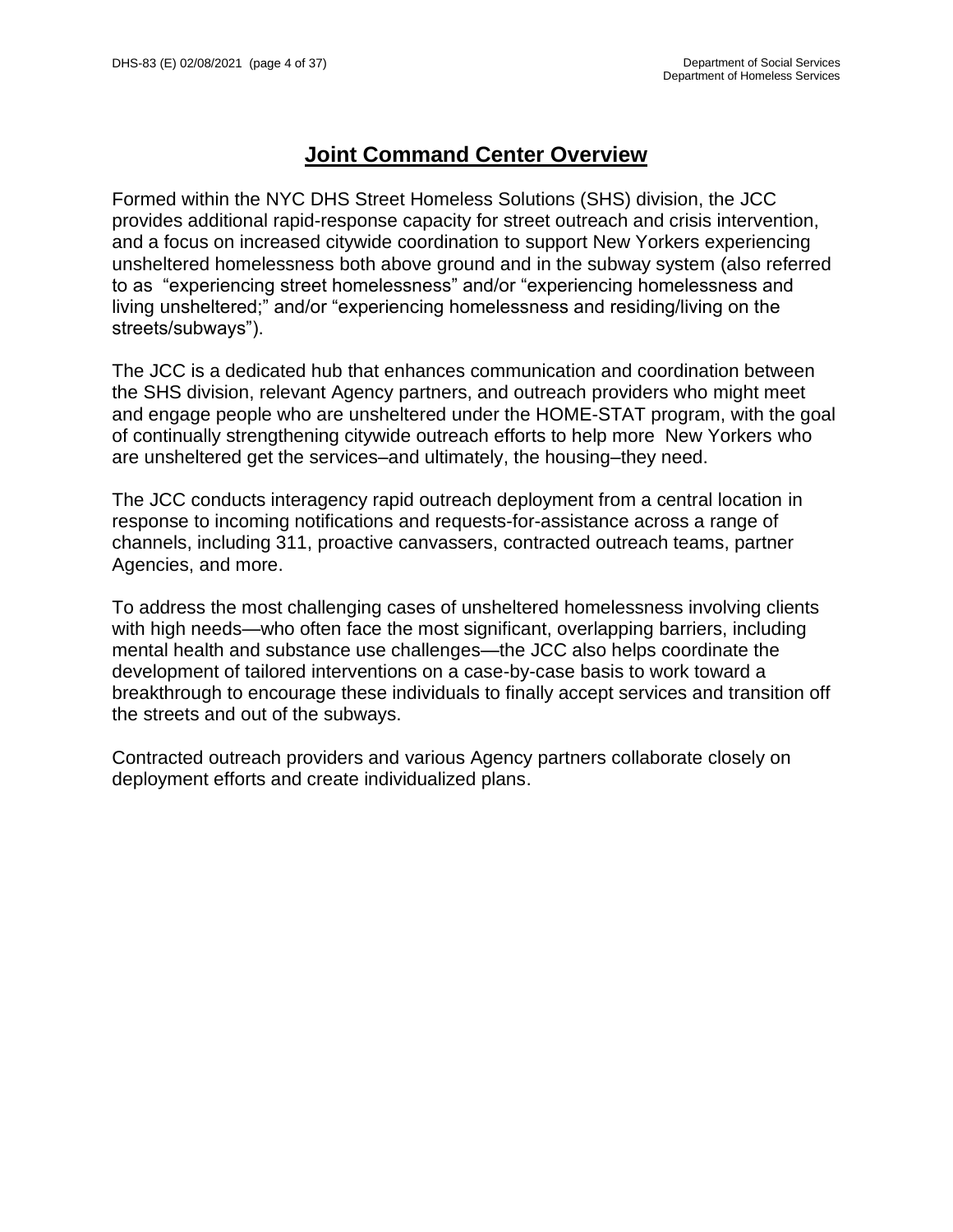### **Joint Command Center Overview** *(continued)*

Within the SHS division, the JCC coordinates with contracted outreach teams and canvassers under the HOME-STAT program to direct the efforts of existing street homeless response and prevention programs, with shared goals:

- **E** Identifying people experiencing unsheltered homelessness.
- Building relationships through regular contact and concerted engagement with New Yorkers who are unsheltered focused on encouraging them to accept services and transition off the streets.
- Facilitating joint outreach operations with Agency partners to bring relevant expertise to the table and develop targeted interventions on a case-by-case basis.
- Coordinating responses to requests for outreach assistance from 311 calls.
- Connecting people who are unsheltered to dedicated social services and specialized resources, including low-barrier transitional housing programs such as Safe Havens and stabilization beds, which can be the first step toward permanent housing.

The JCC is a team of dedicated DHS staff, who help coordinate unsheltered outreach efforts, placements, and response. The role of staff members assigned to the JCC and HOME-STAT are clearly defined and distinct, but both units work very closely together at all times.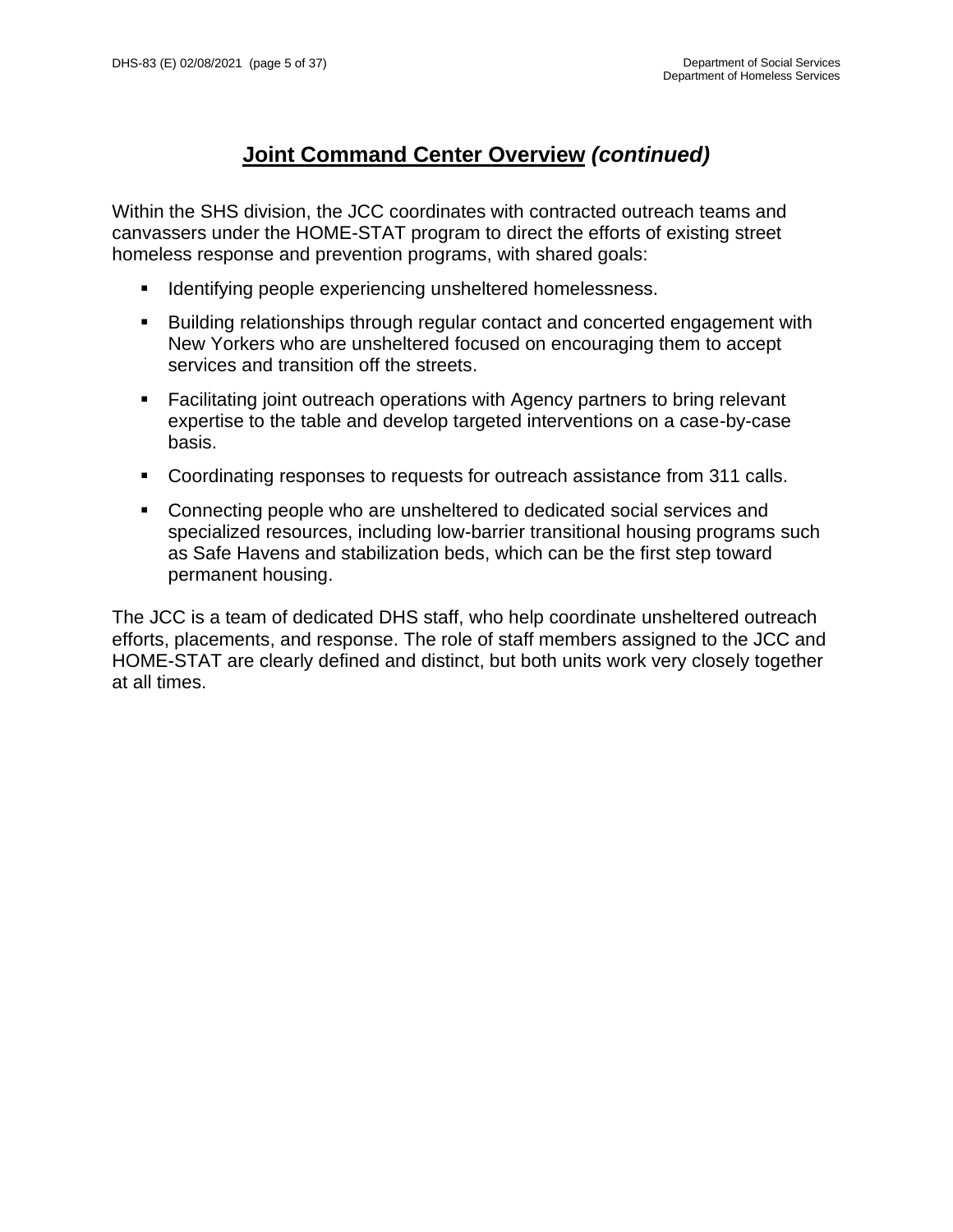### **JCC Structure, Roles, and Responsibilities**

<span id="page-5-0"></span>The JCC is intended to be an adaptable team that responds rapidly to the changing needs of our city's most vulnerable New Yorkers. This section is an overview of some of the roles within the JCC and HOME-STAT and their core responsibilities.

### <span id="page-5-1"></span>*In the Field: Community Associates and Crisis Coordinators*

<span id="page-5-2"></span>**Community associates** serve as "eyes on the street," canvassing, noting, and reporting the location of individuals or groups of people who are vulnerable to the JCC, so that outreach teams, which may include licensed clinicians, can follow up and conduct further engagement. They may also directly engage with people on the street and offer help based on their judgment of the situation, while always prioritizing the safety of everyone present. Community associates are part of the HOME-STAT team and canvass Manhattan.

The primary role of community associates is canvassing. There are two types of canvassing: general and intensive. Where general canvassing focuses on observations, intensive canvassing focuses on interaction: providing people who are unsheltered with information about accessing social services and dedicated resources; learning more about their needs and relaying that information to the local community and service providers; and connecting receptive clients with social services and resources specific to their needs, including low-barrier transitional housing programs.

<span id="page-5-3"></span>**General canvassing** involves staff members surveying the streets individually in an assigned area (called a 'map') and logging any observations and interactions they make during the day into the HOME-STAT app. Through general canvassing, the entire borough of Manhattan is canvassed at least once a month.

<span id="page-5-4"></span>**Intensive canvassing** is generally organized in response to 311 service requests from the public, referrals from external stakeholders, or partner agencies requesting outreach assistance for people who are unsheltered in a specific area. Intensive canvassing is conducted in two-week increments with a focus on the area in question, which helps better understand trends in the area over time. This effort is similar to general canvassing in that it involves observation, interaction, and reporting.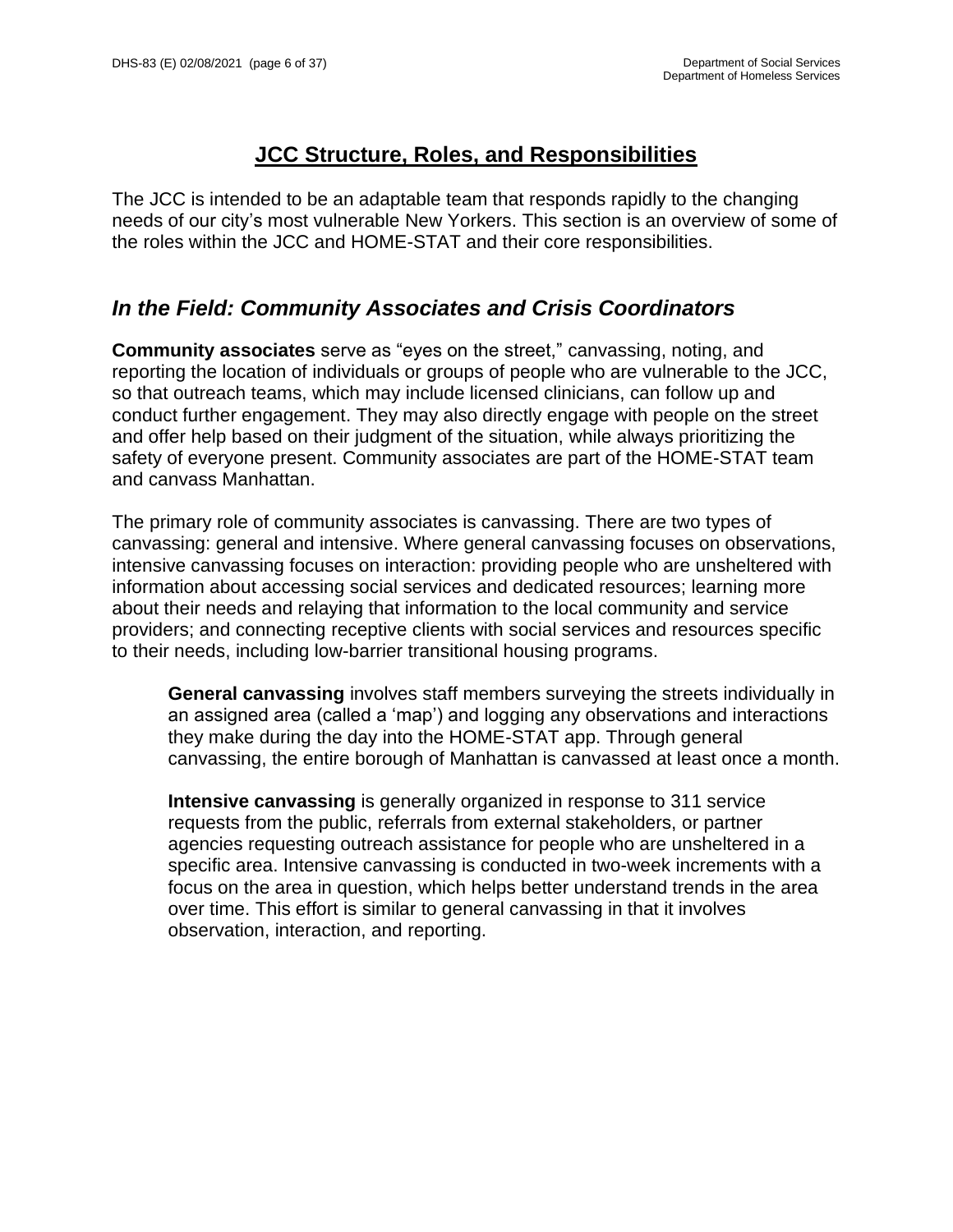# <span id="page-6-0"></span>**JCC Structure, Roles, and Responsibilities** *(continued)*

### *In the Field: Community Associates and Crisis Coordinators (continued)*

Community associates operate the 311 inquiry line, responding to calls from City employees with concerns about people who might be living unsheltered. The community associates also distribute informational posters, flyers, and palm cards to libraries across the five boroughs, and may occasionally participate in information sessions at libraries to create awareness about the social services and dedicated resources available to people experiencing unsheltered homelessness.

**Crisis coordinators** are the backbone of the JCC. They engage and build relationships with people experiencing unsheltered homelessness with the goal of addressing the underlying issues that may have caused or contributed to their unsheltered homelessness in order to ultimately help these individuals transition off the streets. They educate and inform communities in areas where the needs of those experiencing unsheltered homelessness may be misunderstood, and provide information about DHS services, as well as community resources and nonprofit services such as food banks and health clinics.

To achieve these goals, crisis coordinators visit locations where people who are unsheltered frequently gather (which may be referred to as "hotspots") to engage, offer social services, and work to gain their trust. Crisis coordinators cover all five boroughs and the subway system, with a greater focus on the areas surrounding hotspots. They can access CARES and StreetSmart<sup>3</sup> from the field and help JCC managers coordinate during especially busy times. They are also responsible for supervising community associates.

### <span id="page-6-1"></span>*Supportive Leadership: Managers, Program Administrators, and Assistant Commissioner*

<span id="page-6-2"></span>**Managers** at the JCC oversee day-to-day operations. They assign work to crisis coordinators and community associates and serve as their primary points of contact while doing outreach. Because of this, managers need to be prepared to handle many potentially urgent situations e at any given time. Examples include responding to urgent requests from other Agencies, asking for outreach assistance, receiving status reports about 9.58 removals, and taking a lead role on high-needs cases and referrals from external stakeholders.

Managers read and generate reports about various JCC activities, participate in meetings on a variety of topics with other DHS staff, and are expected to review their supervisees' work and manage their time and leave. A manager must be prepared to shift focus as new priorities emerge and may delegate some portion of these tasks to a crisis coordinator on any given day.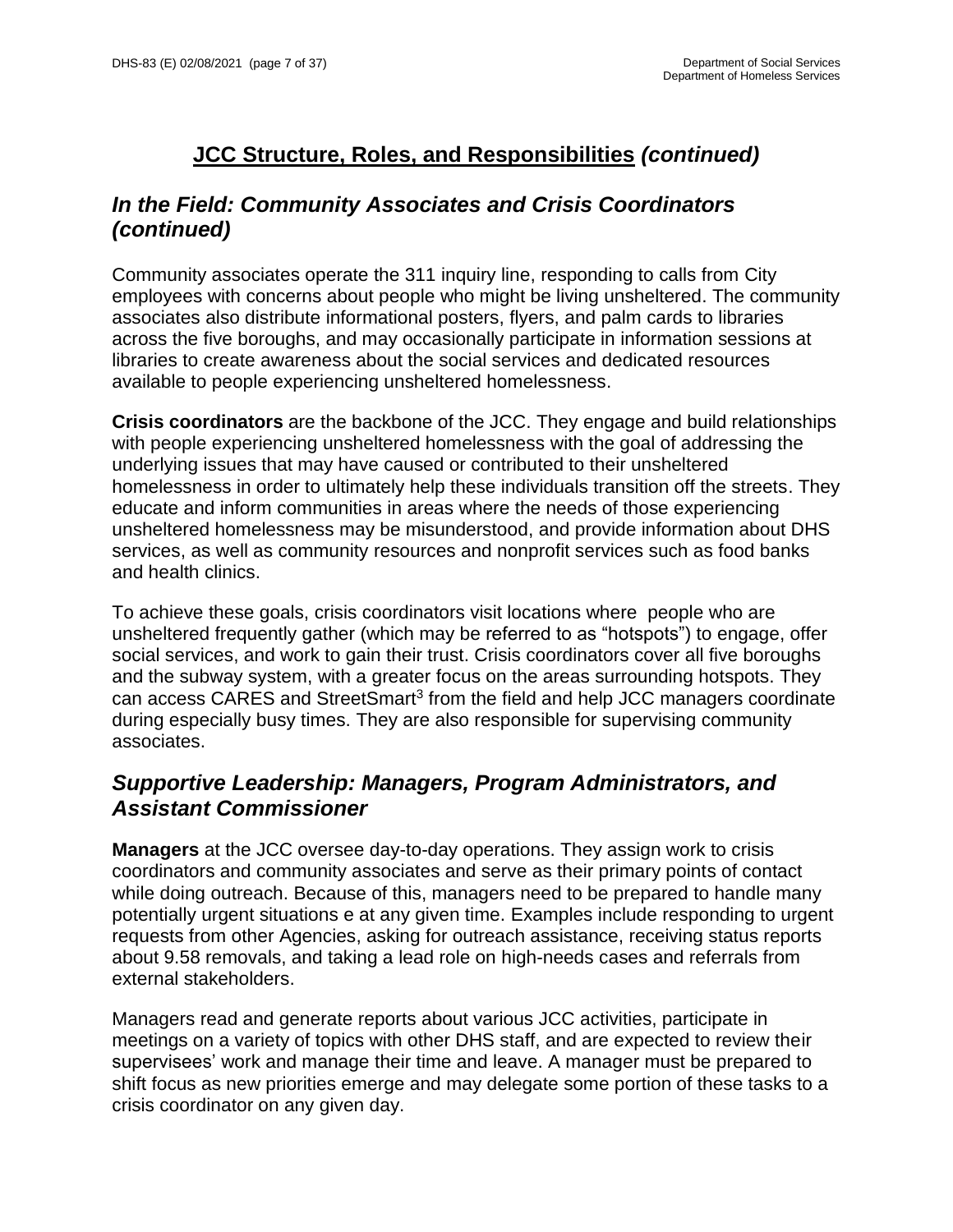### *Supportive Leadership: Managers, Program Administrators, and Assistant Commissioner (continued)*

<span id="page-7-0"></span>**Program administrators**, as the most senior staff on shift at any given time, provide support and guidance to other JCC staff, including managers. As a result, they have daily tasks similar to those of the manager including creating and monitoring reports, participating in meetings, etcetera. The difference is in their general area of focus – they have an eye on the overall functioning of the team and the division. Program administrators also typically have more clinical experience and can provide both administrative and clinical oversight to JCC operations.

Program administrators act as liaisons to other program divisions within DHS (especially for strategic planning purposes), service providers, and Agency partners. At the same time, they are expected to have an in-depth understanding of the work of staff in the field, as they may be called upon to support that work directly. One example of this is overseeing DHS' response to extreme weather (also known as Code Red/Code Blue events).

The **assistant commissioners** act as liaisons with senior leadership at DHS and the Department of Social Services (DSS) and with other partner Agencies, such as the Mayor's Office of Operations. They manage meetings with elected officials and community boards, ensure the completion of projects and follow up with the community, and oversee the completion of requests coming through 311 and other channels.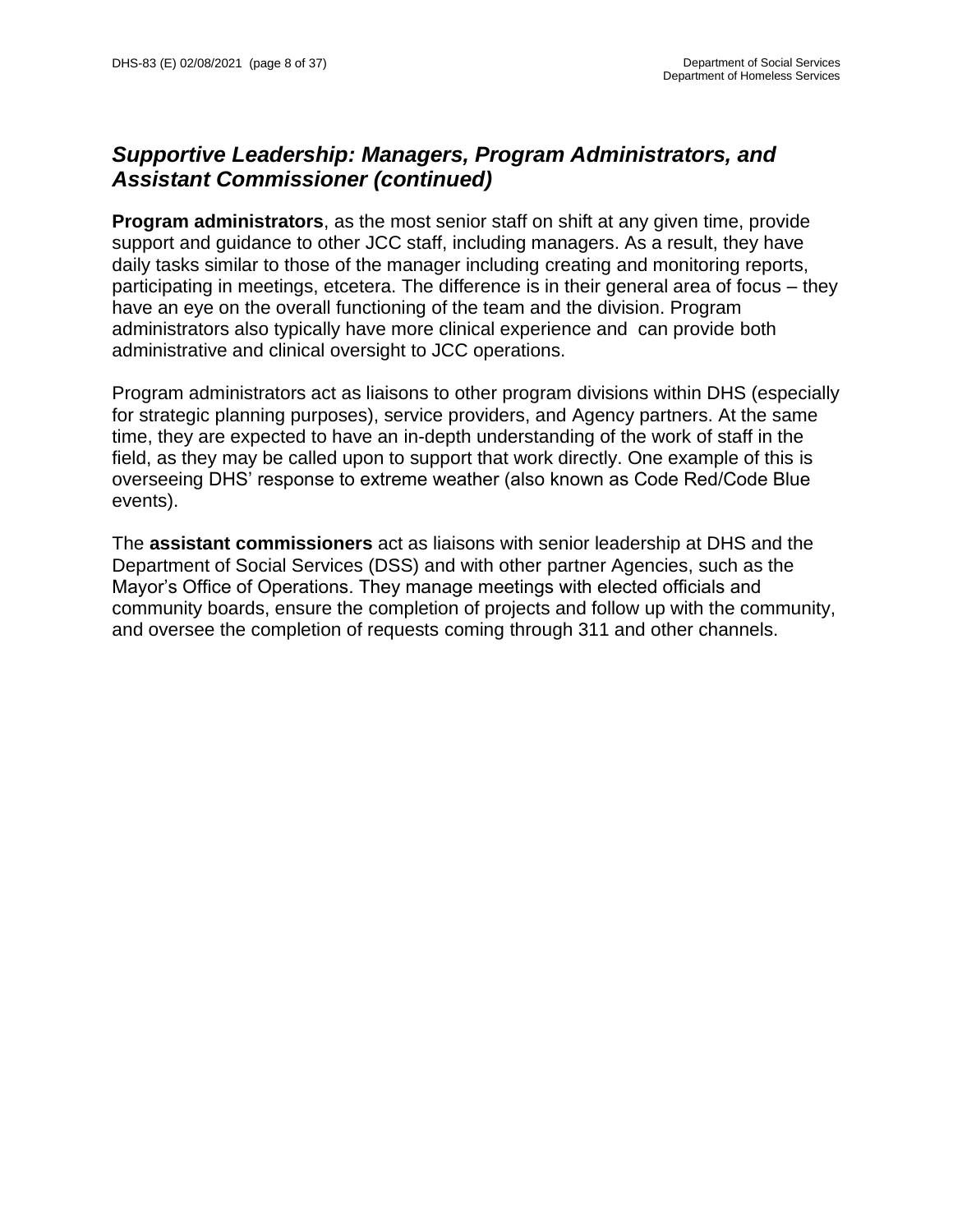### **JCC Operations**

<span id="page-8-0"></span>The JCC focuses its attention on some New Yorkers who are particularly vulnerable: those living on the street and in the subway. Below is a brief description of the essential functions of JCC operations.

#### *Canvassing*

As mentioned above, crisis coordinators and community associates regularly canvass throughout the city to complete daily assignments from JCC managers. The JCC collaborates with contracted nonprofit outreach provider partners to coordinate support and further outreach in the field.

Provider partners and their areas of operation:

- Bowery Residents' Committee NYC subway system
- Breaking Ground Brooklyn, Queens, and Manhattan
- BronxWorks Bronx
- Manhattan Outreach Consortium (MOC) Manhattan (MOC is composed of the Center for Urban Community Services (CUCS), Goddard Riverside, and Breaking Ground)
- Project Hospitality Staten Island

### <span id="page-8-1"></span>*311 Service Requests*

The JCC and HOME-STAT teams respond to 311 service requests made by City employees and the public reporting the presence of people who are unsheltered. Crisis coordinators then go out to investigate the situation, assess how to best provide services where appropriate, and respond to the report.

**"Friends and Family"** is a special designation attached to 311 service requests from a friend or family member who believes their loved one is experiencing unsheltered homelessness. This request includes a description of the person and their last known location. While the request remains open, the JCC sends staff regularly to the location to try to locate the person.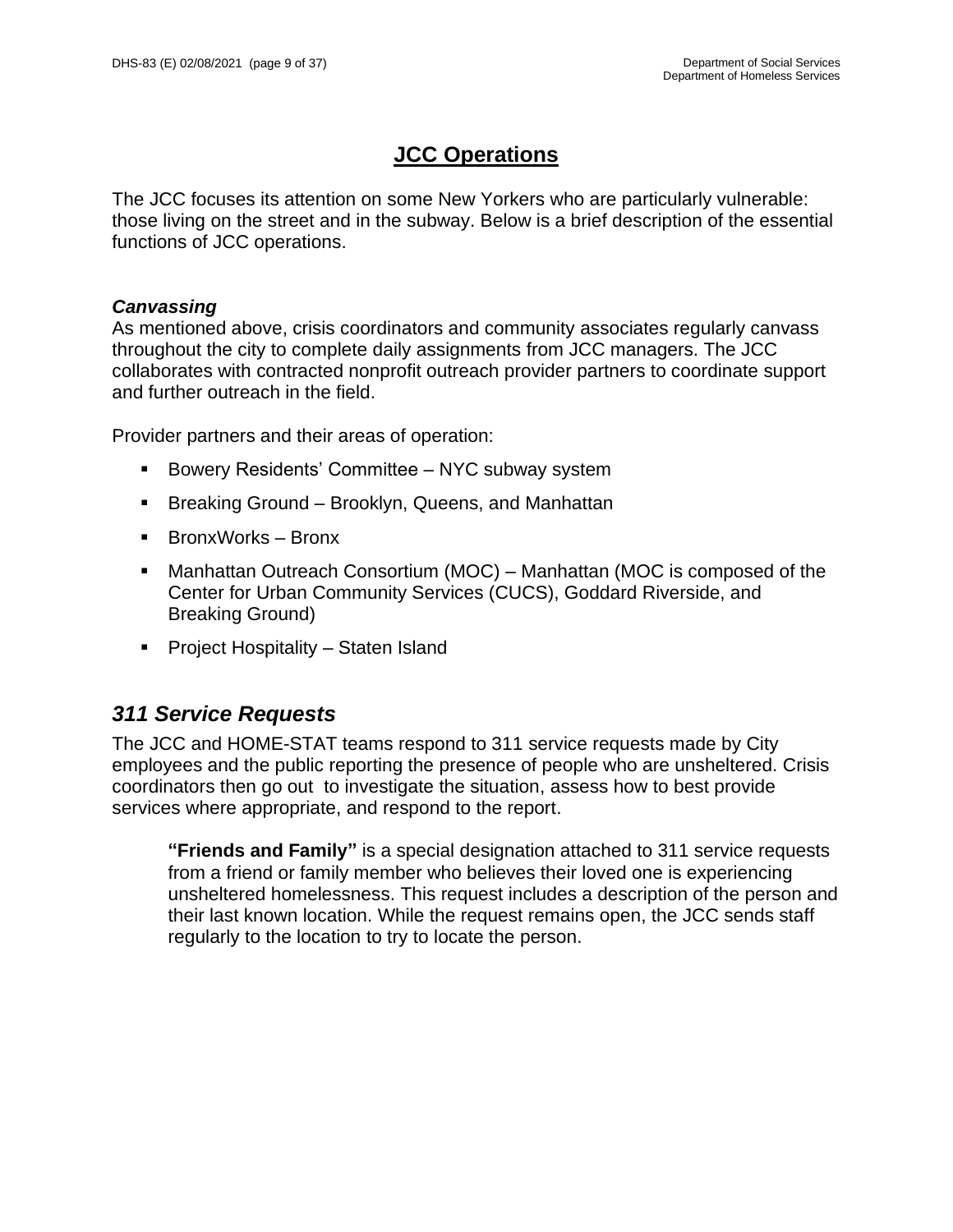# <span id="page-9-0"></span>**JCC Operations** *(continued)*

# *Interagency Referrals*

Interagency referrals are approached similarly to 311 service requests in that they are reported by partner agencies, and field staff go out to assess the situation. Interagency referrals may come from partner City Agencies, and/or from the DSS Inter-Governmental and Legislative Affairs (OIGLA) office.

### <span id="page-9-1"></span>*Assessments*

Assessments are made in direct communication with contracted outreach teams and the JCC manager-on-duty. The goal is to determine the best placement for each client in the SHS system. Most often this means a bed at a safe haven or stabilization site, but it may include a referral to another DHS division if the client is willing to enter a more structured shelter environment. Factors considered include chronicity (length of time living on the street) and mental health and physical health needs.

# <span id="page-9-2"></span>*Referrals to Safe Havens and Stabilization Beds*

When an assessment concludes that the appropriate placement for a client is a safe haven or stabilization bed facility, the JCC reviews the list of available beds and works with each client to find a bed they will accept. For example, many clients prefer to stay in the borough they know best.

Stabilization beds are low-barrier beds intended for clients who are able to live independently and who do not have high medical or mental health care needs. Clients must be on the caseload of an outreach team to be considered eligible.

Safe Havens provide an immediate alternative transitional housing resource with flexible program requirements and robust case management services, which outreach teams have found are more effective than traditional shelter for helping unsheltered homeless individuals stabilize their lives.

### <span id="page-9-3"></span>*9.58 Removals*

In accordance with Mental Hygiene Law §9.58, A physician or qualified mental health professional who is a member of an approved mobile crisis outreach team is authorized to remove, or direct the removal of, a person to a §9.39 hospital or C.P.E.P. for the purpose of evaluation for admission, "if such person appears to be mentally ill and is conducting himself or herself in a manner which is likely to result in serious harm to the person or others." "Qualified mental health professional" means a licensed psychologist, certified social worker or registered professional nurse approved by OMH to serve in a mobile crisis outreach program.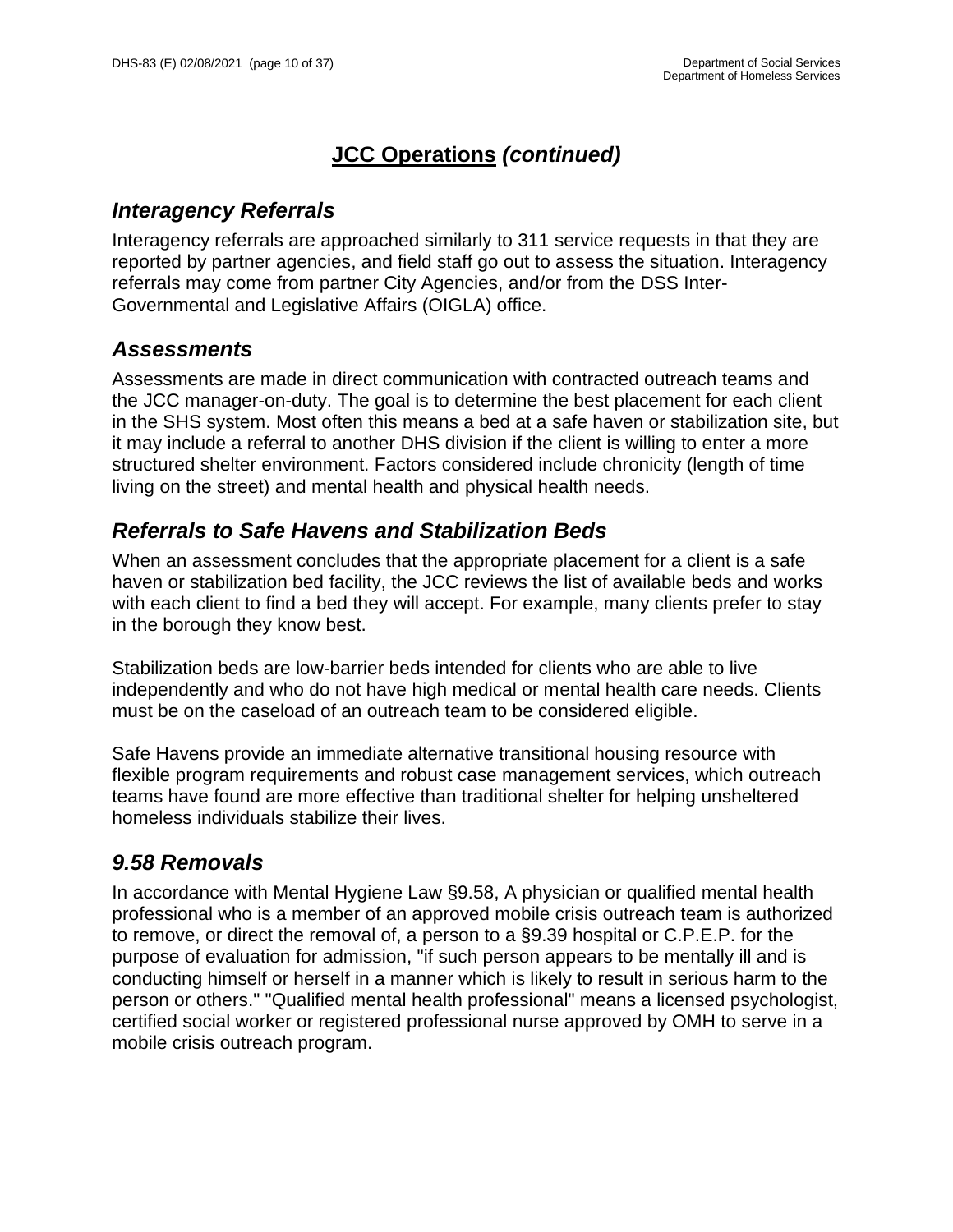# **JCC Operations** *(continued)*

### *9.58 Removals (continued)*

In other words, if outreach staff meet someone who is unsheltered and may be a danger to themselves or others, they may call the JCC to request clinician assistance. The clinician completes an observational psychiatric evaluation and, based on their assessment, may call for the person who is unsheltered to be brought to a hospital with appropriate psychiatric services, where they may be admitted for further care.

### <span id="page-10-0"></span>*Addressing Street Conditions*

The JCC coordinates with City Agency partners (example: Department of Sanitation) and property owners to address reported street conditions. When the City addresses physical conditions on the street, the Department of Sanitation is present and the JCC coordinates to provide support and outreach services. In these efforts, depending on the location of the condition, the Department of Transportation or the Parks Department may participate.

Before and during the operation, outreach teams encourage individuals present at the site to accept services, including shelter placement. JCC works in collaboration with contracted outreach teams and typically interacts with people present at the site at least three times in most cases to do the following:

- 1. Investigate the initial report and offer services as appropriate
- 2. Deliver a letter of notice in advance of the physical condition being addressed
- 3. On the day the condition is addressed, continue to engage, provide assistance, and offer services

When a physical condition is addressed, JCC crisis coordinators are present onsite to engage people who are unsheltered and offer social services and assistance while encouraging them to accept a transitional housing placement. Contracted outreach staff as well as JCC staff provide this assistance. During the effort, it is critical that individuals' vital records or important documents (such as identification, medical records, etc.) are NOT discarded.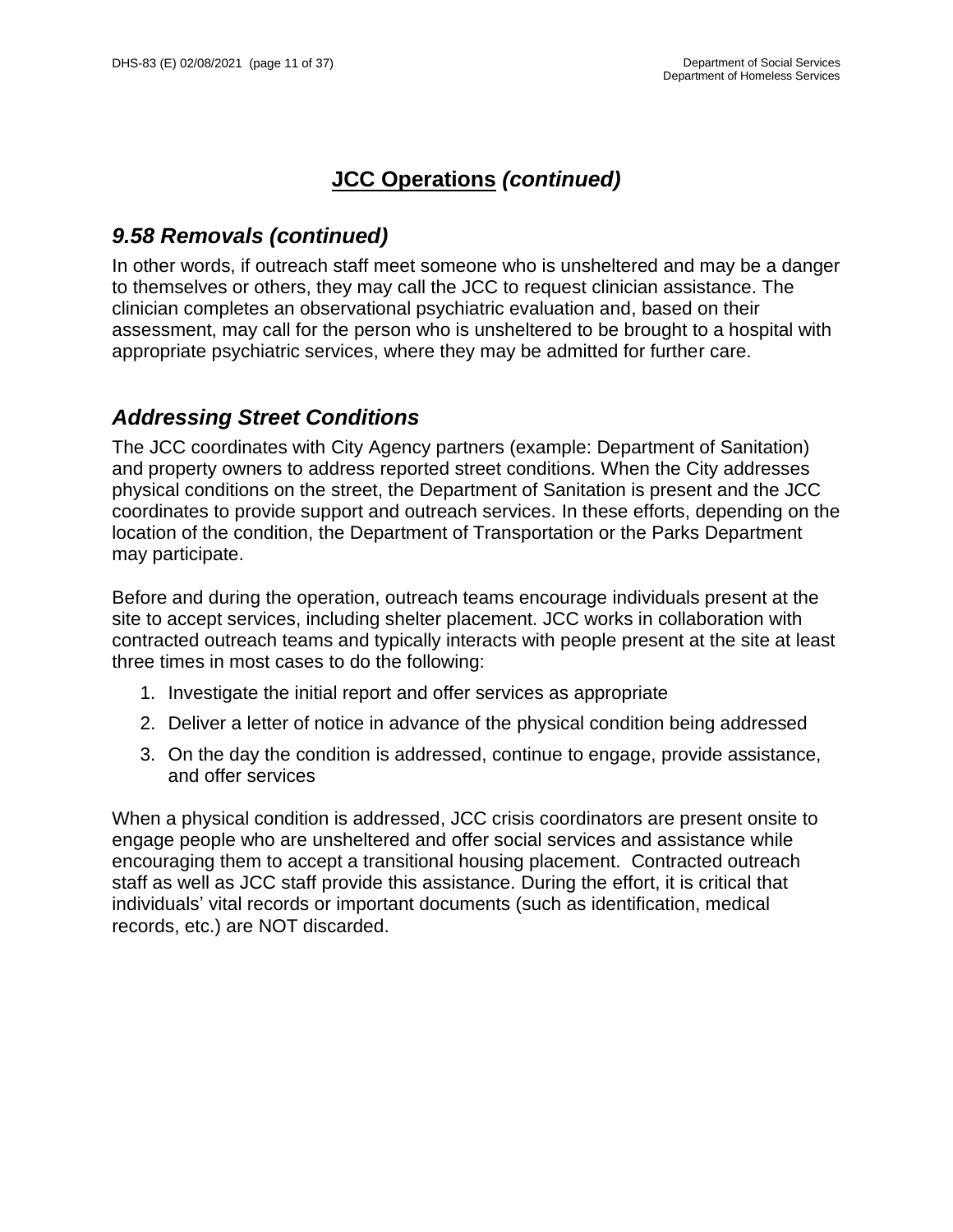### **JCC Operations** *(continued)*

### *Addressing Street Conditions (continued)*

Here are the definitions that our dedicated HOME-STAT outreach teams use when assessing conditions that need to be addressed:

- A "pop-up" location is defined as a condition that appears quickly and is usually temporary and can be addressed quickly, hence 'pop up', often including some level of debris such as carts or cardboard boxes
- A "street condition" is an outdoor location with a fixed, visible structure, which may be in remote areas, and is typically a place where two or more people have congregated.

### <span id="page-11-0"></span>*Hotspots*

The JCC engages clients at known locations around the city where people experiencing unsheltered homelessness tend to gather. Hotspot locations change frequently and are often seasonal. DHS and contracted outreach providers regularly visit these areas to engage individuals, offer services, and try to convince anyone present to accept services, including placement at a transitional housing facility.

### <span id="page-11-1"></span>*Multidisciplinary Team Meetings*

Multidisciplinary Team Meetings (MTMs) are used to review and plan next steps for clients on the Top 50 List of the clients who are unsheltered and have the most significant challenges and service needs. DHS compiles the Top 50 List together with other organizations and partner agencies to reach those who are most vulnerable and hard-to-reach with services and individualized supports. Those on the list receive the highest priority for services and shelter, with solutions custom-tailored to each person's unique needs and circumstances. These meetings involve DHS staff at the managerlevel or higher as well as a variety of partner agency staff; the decisions made during these meetings often inform field assignments and other JCC actions.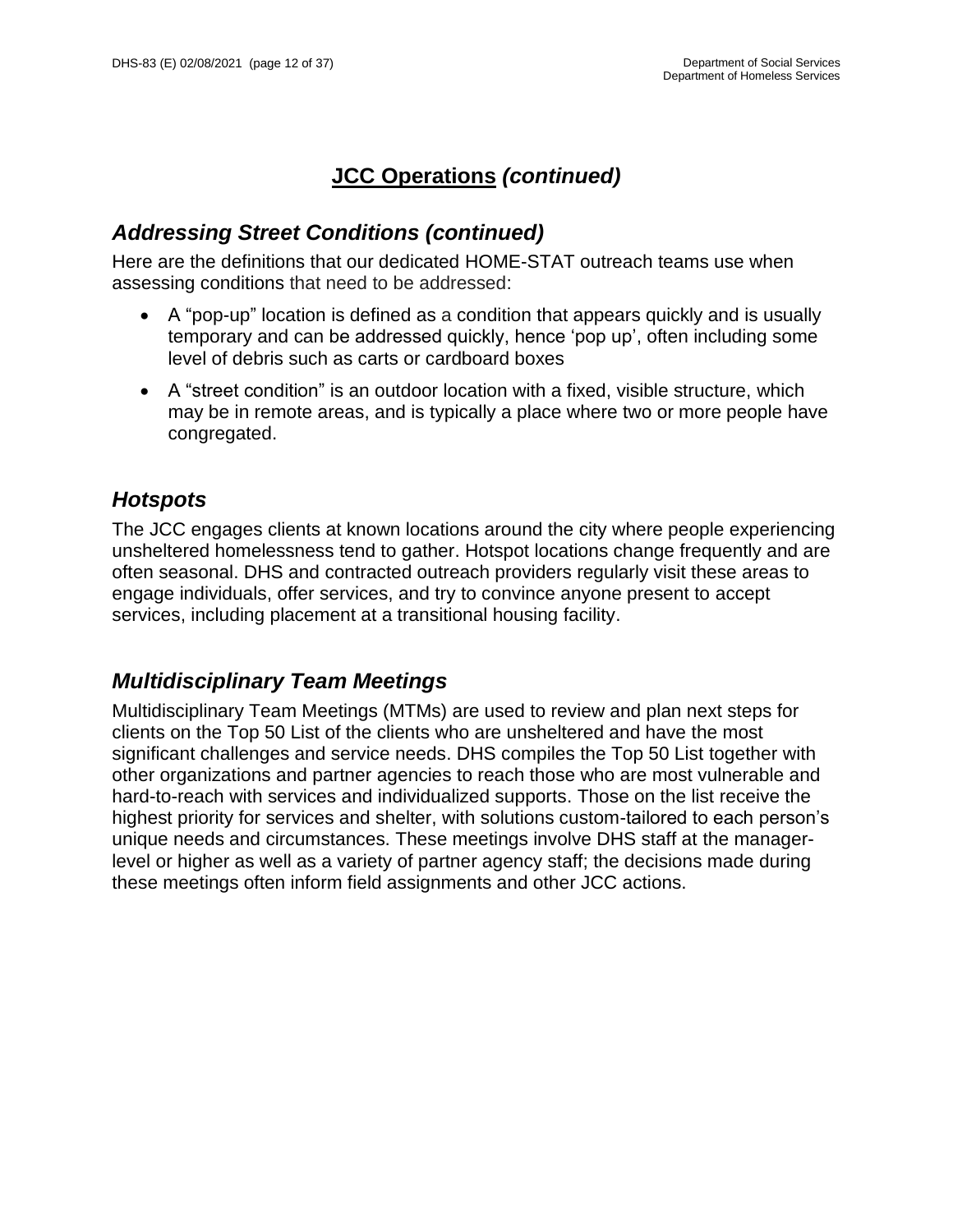### **Joint Command Center Best Practices**

<span id="page-12-0"></span>The core work of the JCC involves engaging people experiencing unsheltered homelessness. The sections below provide best practice guidance for various aspects of engagement. Not all sections will apply to every interaction. All people – both City employees and members of the public – are unique; no blueprint or plan works for every situation.

These best practices are just that – practice. The term "practice" refers to deliberate actions taken to work in a way that, above all, honors and empowers the people we serve.

In all our work, we must strive to always act with compassion and respect. The best practices described here are intended to support staff in achieving this goal and in striving to meet the needs of those who are New York's most vulnerable.

### <span id="page-12-1"></span>*Trauma-Informed Approach*

Respect and compassion for the individuals we serve begins with an understanding that the experience of homelessness is traumatizing in both an acute and ongoing sense. The experience of losing a stable place to live, no matter how many times it has occurred, is a fresh trauma, and continuing to live without stability is an ongoing trauma that does not end with temporary placement in a DHS facility.

The experience of trauma is still poorly understood, as are its effects on physical and mental health. Trauma has been linked to a wide variety of physical and mental health challenges and difficulties with executive function. Individual traumas are unique, and each person handles their experiences differently.

In practice, this means you should always be mindful of how your appearance and demeanor may affect others, and pay attention to how people are reacting to you. Respecting others' boundaries is vital to building trust. At the same time, understand that past experiences make it hard for many people to communicate their boundaries. When in doubt, err on the side of caution.

Here are a few specific tips:

- Speak calmly and at a conversational volume do not yell or raise your voice.
- Give people their personal space let them choose how close to stand to you.
- When interacting with someone who is seated, avoid looming over them ask if you may sit down next to them to talk.
- Be mindful of the associations people may make based on your accessories or clothing; a government ID on a lanyard, branded clothing, etc.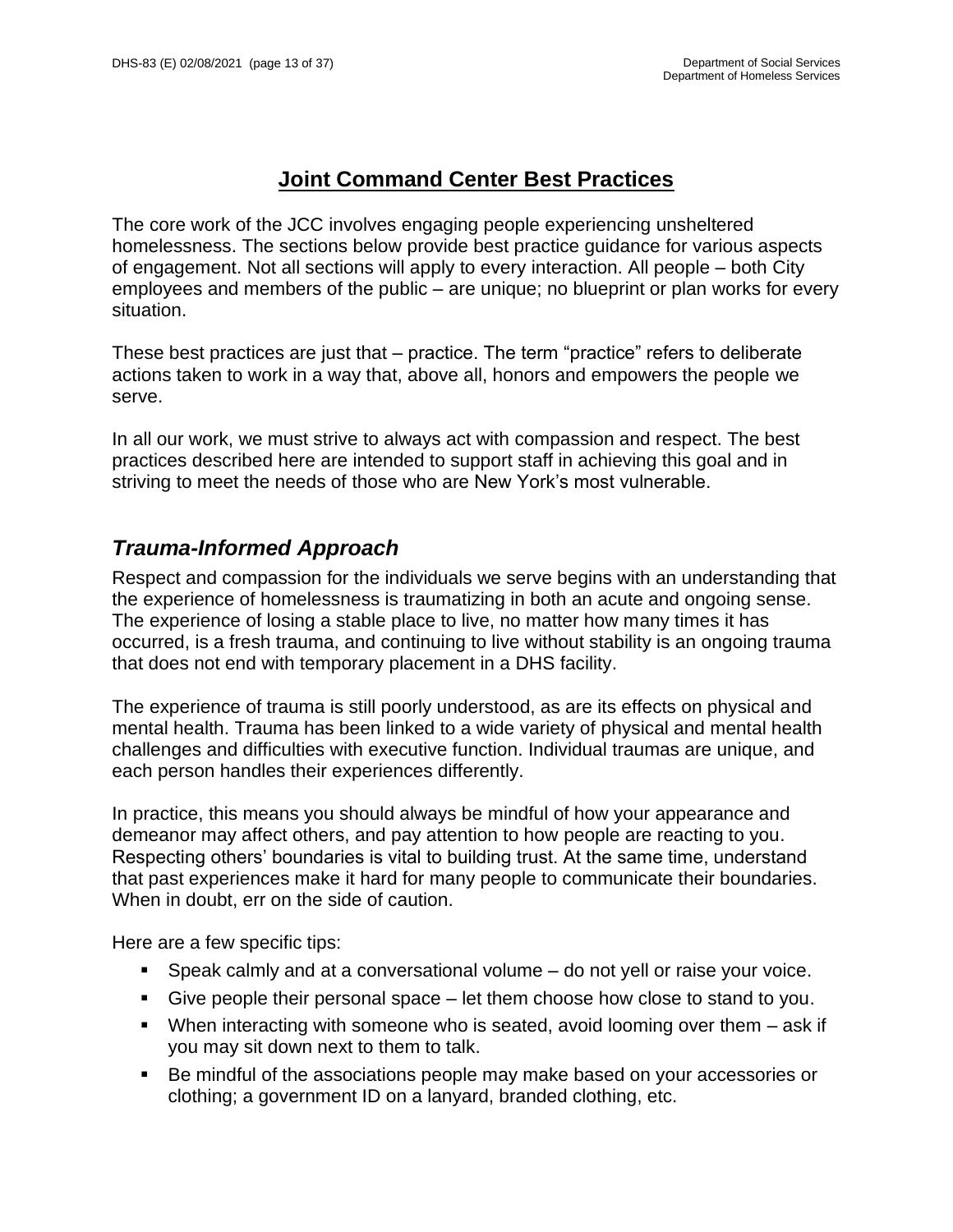### <span id="page-13-0"></span>*Person-centered Approach*

A person-centered perspective prioritizes the dignity and independence of the client in any client-staff relationship. Being person-centered means focusing on the client and their expressed needs and wants.

JCC staff are expected to treat each client with respect. This means treating each person as an individual, and enabling them to achieve their own objectives, in their own time. We must each strive to be mindful of the institutional power we hold and access through our positions in government, and to be cautious about how and when we choose to use that power.

Imagine a setting where a crisis coordinator notices a man sitting on a street corner at the base of a pedestrian crossing sign. The crisis coordinator stops to speak with him for a few minutes, and notices the man has an open cut on one of his bare feet. It is not bleeding, but it appears deep. While the coordinator could call a nurse immediately, showing sincere concern and asking the man if he would like medical care puts that decision – and power – in his hands.

### <span id="page-13-1"></span>*Client Engagement*

Gaining the trust of our known and prospective clients and building a rapport and relationship with them is vital to the work we do from the first meeting to permanent housing, and all stops in between. Developing a relationship starts with getting to know each person, which may include approaching them multiple times and in different ways – some people simply do not "click," but another day or with another staff member, a prospective client on the street may start to open up a little.

As in all other relationships, first impressions are important. Many people experiencing unsheltered homelessness have already been approached by DHS or outreach staff before, and those experiences may have been traumatic. While you cannot change these early impressions, you can do your best to start fresh. Always demonstrate respect and compassion.

Respect the individual's personal space, their belongings, their feelings, their beliefs, and their reactions. Introduce yourself by name and explain why you are there and what you hope to talk about. Act at all times with compassion: ask if they have eaten, if they have gloves or a mask to protect against the spread of COVID-19, and listen attentively to what they say even if it seems unrelated to your questions. Stay attentive and responsive to non-verbal signals, which may indicate they are becoming frustrated or simply not connecting. Balancing persistence with empathy is key.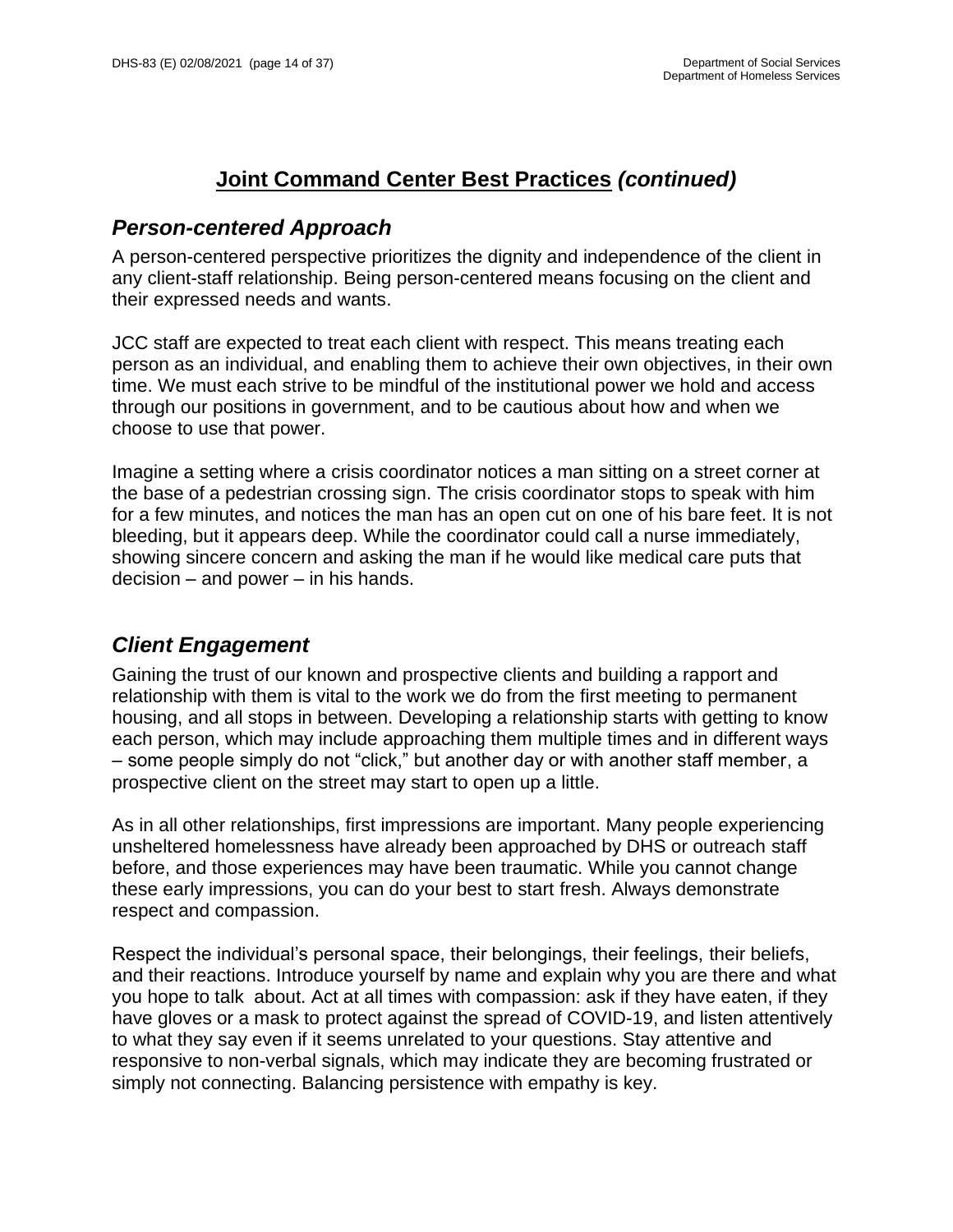### <span id="page-14-0"></span>*Cultural Sensitivity*

Being culturally sensitive means being aware, knowledgeable, and accepting of a culture that is not your own. It also, increasingly, means accepting sub- and countercultures that may exist within a given culture. While the term "culture" is often used to refer to ethnicity or national origin, culture is an expression of shared experience, which goes beyond family ties.

All sorts of shared experiences produce an affiliated culture, and that culture is expressed through often-unspoken norms of behavior. For example: in the NYC subway it is frowned on to sit directly next to someone if a seat farther spaced is available. This is an unspoken norm that everyone who rides the subway learns, usually without being told.

There is a culture unique to life on the streets of New York City. Likewise, there is a culture unique to the DHS workplace, a culture within the SHS division, and another culture unique to the JCC. When you interact with someone who is unsheltered on the street, your respective cultures are also coming into contact. A person-centered approach to providing social services requires us to respect and validate all people's experiences.

Culture is built on shared experiences, but not everyone is treated equally or made to feel equally welcome everywhere. This is vital to understand, as people experiencing homelessness are often subject to discrimination. Most people who are homeless are also subject to further discrimination due to race, gender, religion, or some other aspect of their identity. Often, this discrimination comes from people who have some form of power over the individual. It may even have come in the past from institutions that were supposed to help them, including this one. As a result, many people become suspicious of or even hostile toward authority figures and government Agencies, including DHS.

<span id="page-14-1"></span>As outreach staff, you have the opportunity and responsibility to connect with clients in a more compassionate way than they have experienced in the past, in order to begin rebuilding trust. Do your best to understand and accept the cultural and personal history of those we serve, even (and especially) when they may not respond with equal courtesy. That is the best way to really show them you are here to listen, to understand, to respect, and to help.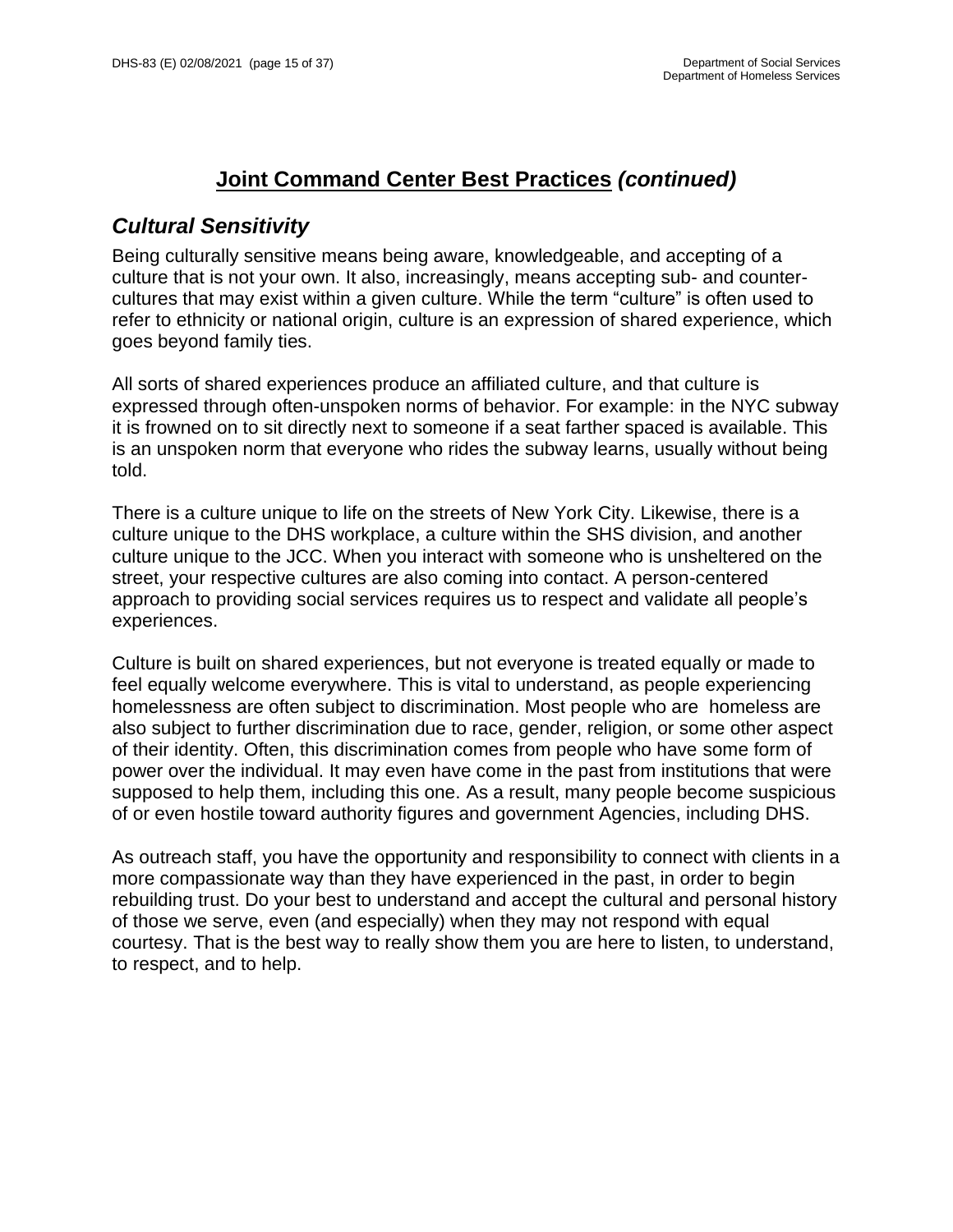### *Ethics*

As a concept, ethics define a system of moral principles. DHS' mission states that we do our work with accountability, empathy, and equity. We must also add harm reduction to this list, especially in the SHS division, where individuals face some of the most significant challenges and service needs. All government agencies have great power to intervene in the lives of the people; as a life-line Agency upon whom people depend when times are hardest, we have a responsibility to wield that power carefully and responsibly, and as much as possible to give that power to those who are most vulnerable.

Ethics are most often discussed in academic contexts, but as relates to human services, ethics need to be put into practice and the resulting actions examined continually. The opportunities for doing so cannot be formally laid out as a matter of policy – it is the duty of each of us to consistently examine our role and actions and to strive to the highest ethical standards in our field of work, both in our interactions with people experiencing unsheltered homelessness and with colleagues.

### <span id="page-15-0"></span>*Effective Communication*

Effective communication is not simply a set of instructions; it is a skill that must be intentionally practiced and improved. As with other skills outlined in this guide, your communication skills will develop along with field experience. It is never too late to improve your skillset. Relevant training opportunities may be available, but communication skills can also be developed on your own. Choosing one aspect of (for example, initial approach) to focus on, and asking for feedback from colleagues are two possible ways of improving.

There is no one correct way to communicate. Simply put: communication is effective when it works. This requires a clear sense of the goal of a given interaction. In outreach, the objective of most interactions is one of the following:

- To build rapport, relationships, and trust
- To inform (most often regarding social services or transitional housing resources)
- To convince (usually convincing an unsheltered individual to accept services or a transitional housing placement – a first step on the path back to stability)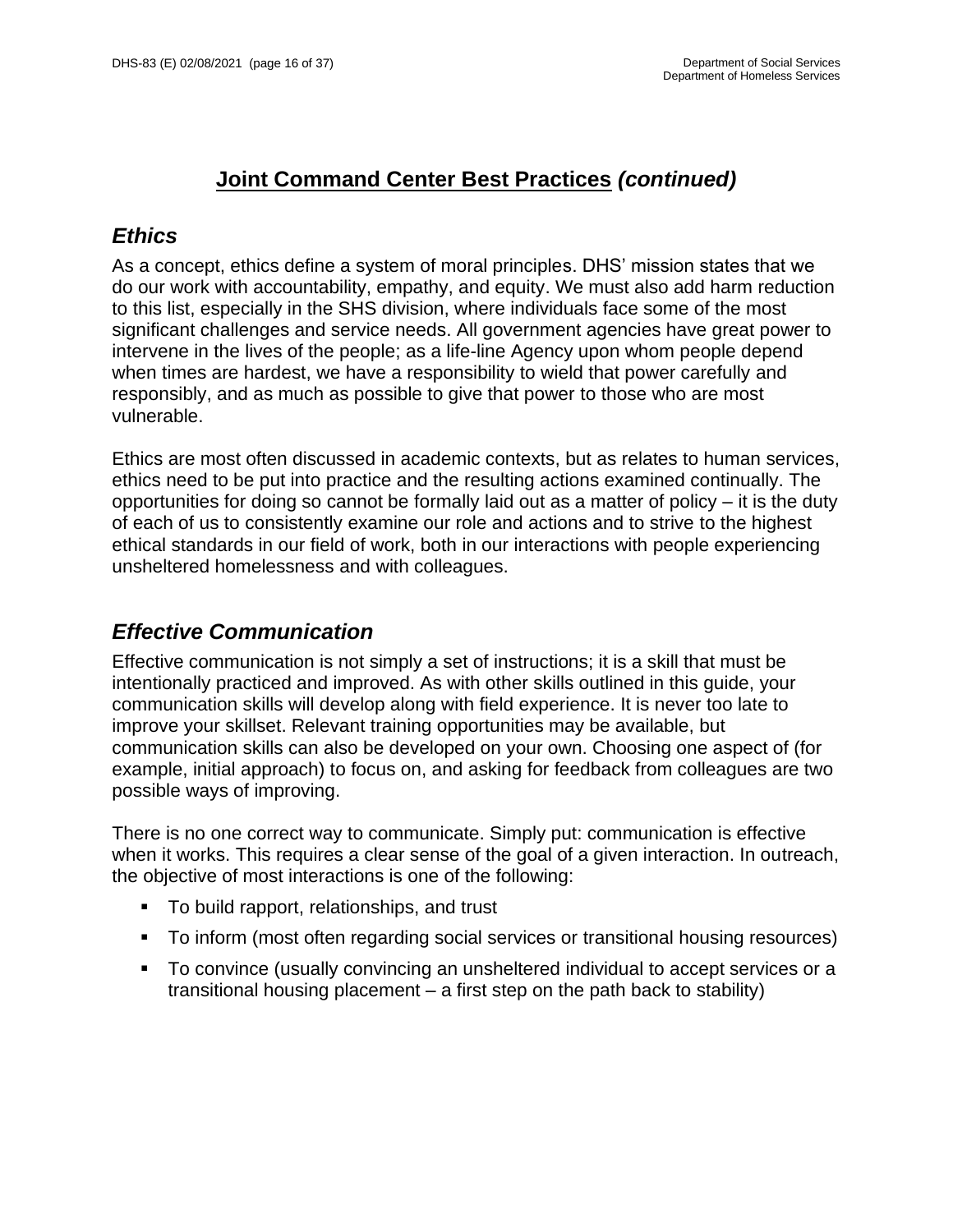### *Effective Communication (continued)*

Various factors may either reduce or improve the chances that a chosen communication strategy will work. Many of these factors will be outside your control, such as: a client's mood, their past experiences, and their biases. But there are some factors within your control. Below are some examples of best practices for effective communication:

- When working in a team, choose one person to lead the interaction, and be prepared to switch if they are more willing to speak to the "backup" partner
- Pay attention to your physical approach; avoid cornering or crowding people
- Introduce yourself first using your name and pronouns; ask "what should I call you?" or "what name should I call you by?"
- Start a general conversation: don't just ask if someone needs services or if they want to come inside; try to build a caring, professional relationship
- Ask clients if they would be more comfortable talking in another language; call the JCC to access the language line or ask a manager if they can find someone who speaks your client's primary language

### <span id="page-16-0"></span>*Motivational Interviewing*

Motivational interviewing (MI) is a practice used to help clients find internal motivation to make changes to their lives and maintain those changes. MI is typically used in a clinical setting, but the core principles and methods can be used by anyone to improve their engagement efforts. The goal is to guide the conversation, over time, in a way that allows the client to make their own decisions and take action.

The basic principles of MI are:

- Find motivation: identify the client's goals and hopes
- Clarify the conversation: listen for and clarify the difference between the current and desired situation
- Validate experiences: demonstrate empathy for the client's perspective and situation
- Accept resistance: avoid arguing or preaching
- Support self-determination: provide support for change; avoid making decisions on behalf of others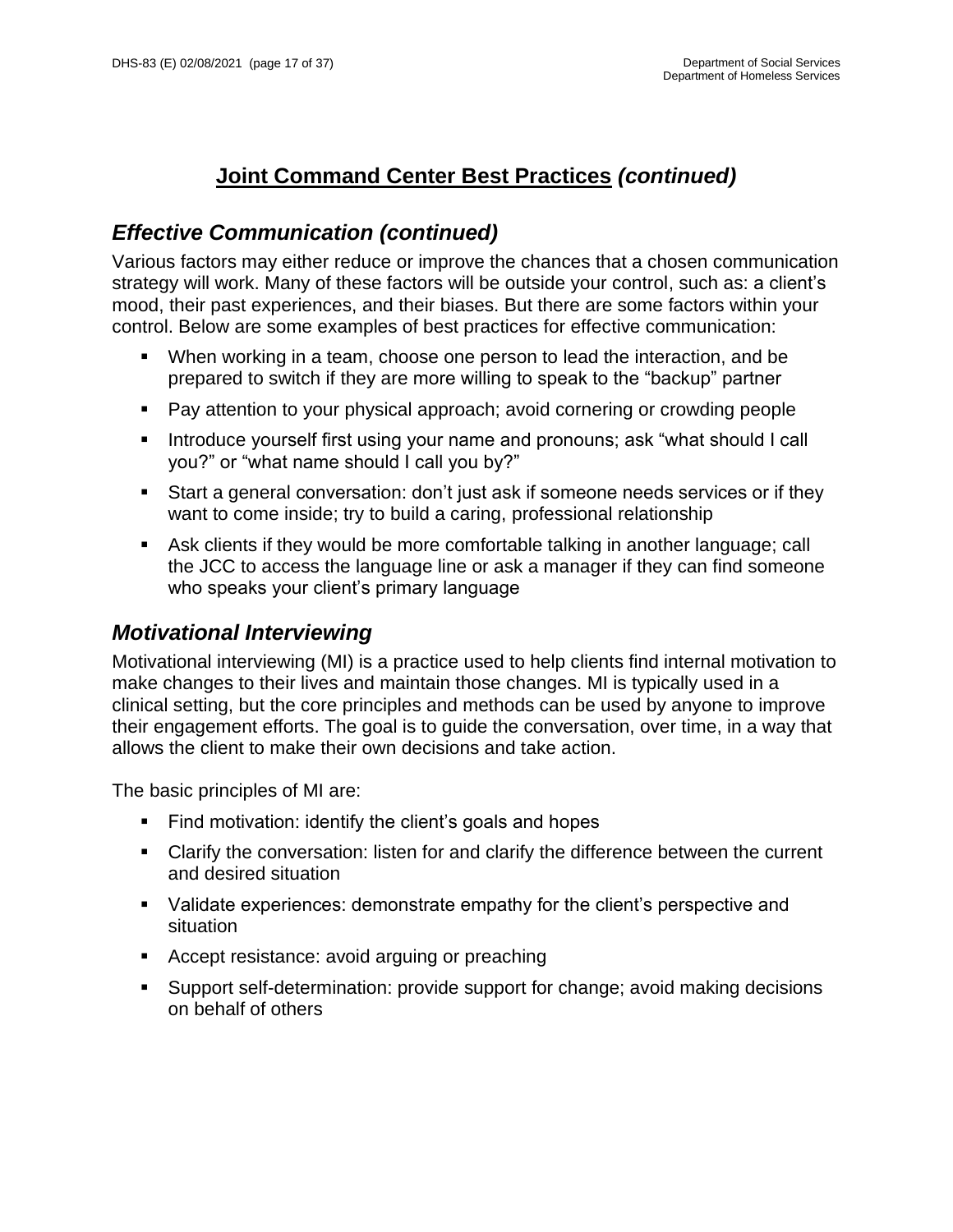### *Motivational Interviewing (continued)*

The SHS division makes unique use of motivational interviewing in the sense that at least one initial goal is assumed: there is an assumption that a given client does want to live indoors. The focus is on finding ways to move past their resistance, and discovering the source of that resistance, in order to provide each person with service options they want and will continue using in the long term.

Motivational interviewing is a skill that must be built and practiced deliberately. Seeking out opportunities for structured training offered by DHS in this area, especially when first starting out, may be especially helpful toward building the right skillset. Getting feedback from coworkers can also be very helpful – a debrief immediately after leaving an interaction, while the situation is still fresh, can be one of the best ways to improve.

### <span id="page-17-0"></span>*Harm Reduction Principles*

Harm reduction is a theory and practice that acknowledges the harm caused by situations like living unsheltered, substance abuse, or mental illness. In a harm reduction model, the goal is to recognize that not all harmful behaviors can be stopped, nor all harmful situations avoided. Instead, harmful situations and actions are identified, and a plan is made to reduce the *degree* of harm.

For example, an addiction treatment center may operate a needle-exchange program, thus allowing users of intravenous drugs like heroin to obtain clean needles to inject with. This reduces the harm done by reducing the likelihood of spreading bloodborne pathogens by re-using or sharing needles.

Because you may see a variety of harmful behaviors in the course of your work, you should strive to engage clients using an approach which is informed by harm reduction principles. Consider: What harm is being done, and is there potential to reduce that harm even by small degrees? If they are not interested in going to a mental health clinic, would they be willing to talk to a mobile crisis team? Often the first and hardest step is acknowledging that a change may be needed or even helpful – motivational interviewing techniques (above) can be useful in this regard.

Never engage with someone actively using substances or drinking alcohol. If you witness someone drinking or using substances, assess the situation from a distance. If they appear to be a safety risk to themselves or others, call the JCC for further instruction. In general, any time there are safety concerns, call the JCC. If harm is actively occurring or you find yourself concerned for someone's imminent safety, call 911, request Emergency Medical Services, and remain at the location to await their arrival.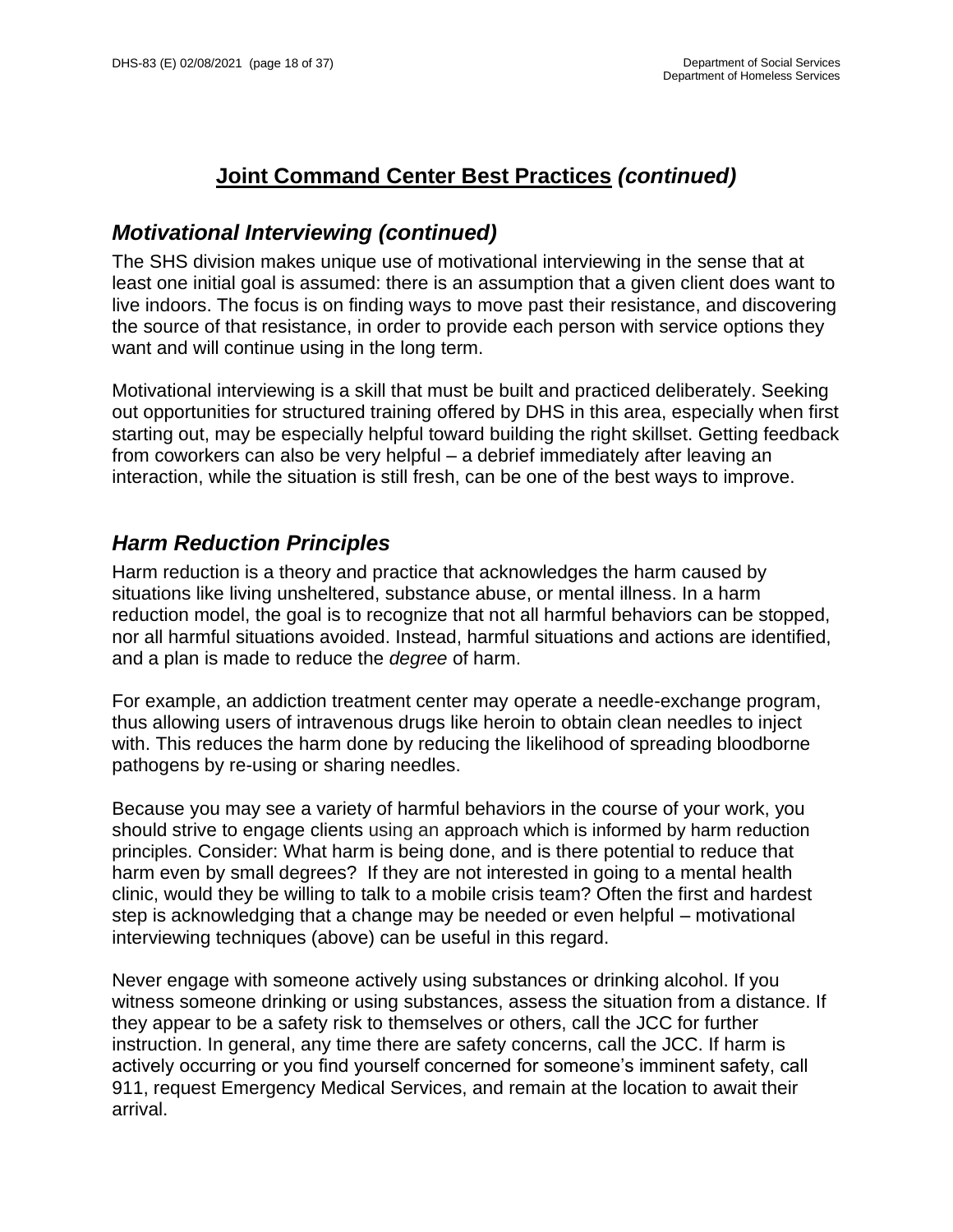### <span id="page-18-0"></span>*Community Services and Resources*

The more time you spend in the field, the more you will learn about the needs of people experiencing unsheltered homelessness, and what community services are available in various boroughs and neighborhoods around the city. However, every person and situation is unique. No matter your degree of experience, you will find yourself in situations where you are unsure what to do or unsure what help might be available.

Do not hesitate to ask for help or guidance when you need it. The JCC operates 24/7 and there is always a manager on duty whose role is to support field staff in assisting New York City's most vulnerable people. If you feel unsure, always call the manager on duty.

In some circumstances, the manager on duty may escalate a question or concern to the program administrator, especially in cases that would benefit from more clinical knowledge. They may also contact a contracted outreach provider team for additional support, especially if a client has an existing connection to that team.

Finally, always keep in mind the resources you can access and in turn provide to clients:

- JCC crisis coordinators can access CARES and StreetSmart on their workassigned cell phone, which may have further information on a given client's history and needs.
- Street Sheets are resource lists with the location and contact information of resources like food pantries, drop-in centers, hospitals, etc. Always keep several of these with you and give them freely to known and prospective clients.
- Palm cards are business-card-sized documents listing contact information for outreach teams, shelter intake information, the location of specialized resources like Drop-In Centers, and NYC's 311 Infoline

<span id="page-18-1"></span>When providing this information to clients, try to confirm that a given client has the skills and resources to use them. Are they able to travel to the location? Do they have access to a phone they can use to call the numbers on a palm card? Are they able to see and read the Street Sheet? Handing out these resources will only help if the people receiving them can understand and use them.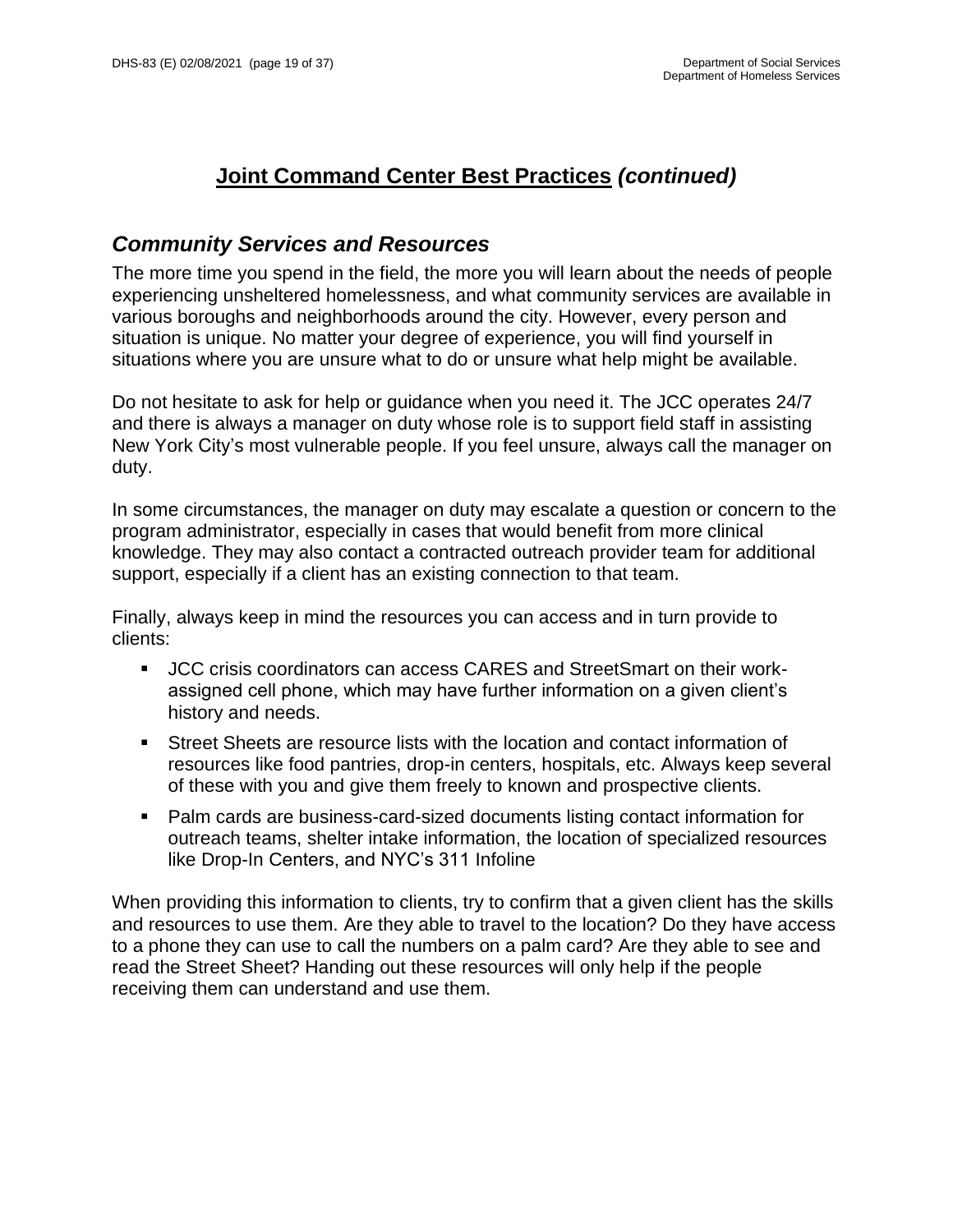### *Documentation and Records*

It often takes many interactions before an unsheltered individual decides to accept a transitional housing placement. As experienced outreach teams will tell you, it may take hundreds of engagements to build trust and encourage someone to make the lifechanging transition off the streets. It is important to document each of those interactions as completely as possible, as these records help find the right set of individualized services for each client and may later provide information to another service provider vital to helping a given client on their way to permanency. There are two key times when records should be created:

#### <span id="page-19-0"></span>**Interactions**

All interactions should be documented in StreetSmart. These records should include:

- What was the location (cross-streets or address)?
- What were the names of any known clients present?
- What issues and/or needs were observed?
- What services were offered? Were they accepted?
- What is the recommended follow-up (if any)?
- Any additional information you may have learned about someone's personal history, circumstances, or experience of homelessness.

### <span id="page-19-1"></span>**Transition and Debrief**

When transitioning from one shift to another, create a summary of your shift for managers to review. This should include:

- How many clients did you engage with over the course of the shift?
- How many clients did you screen for medical needs?
- How many hotspots did you visit and what happened at each?
- How many individuals were you able to connect or refer to services of some kind, including shelter?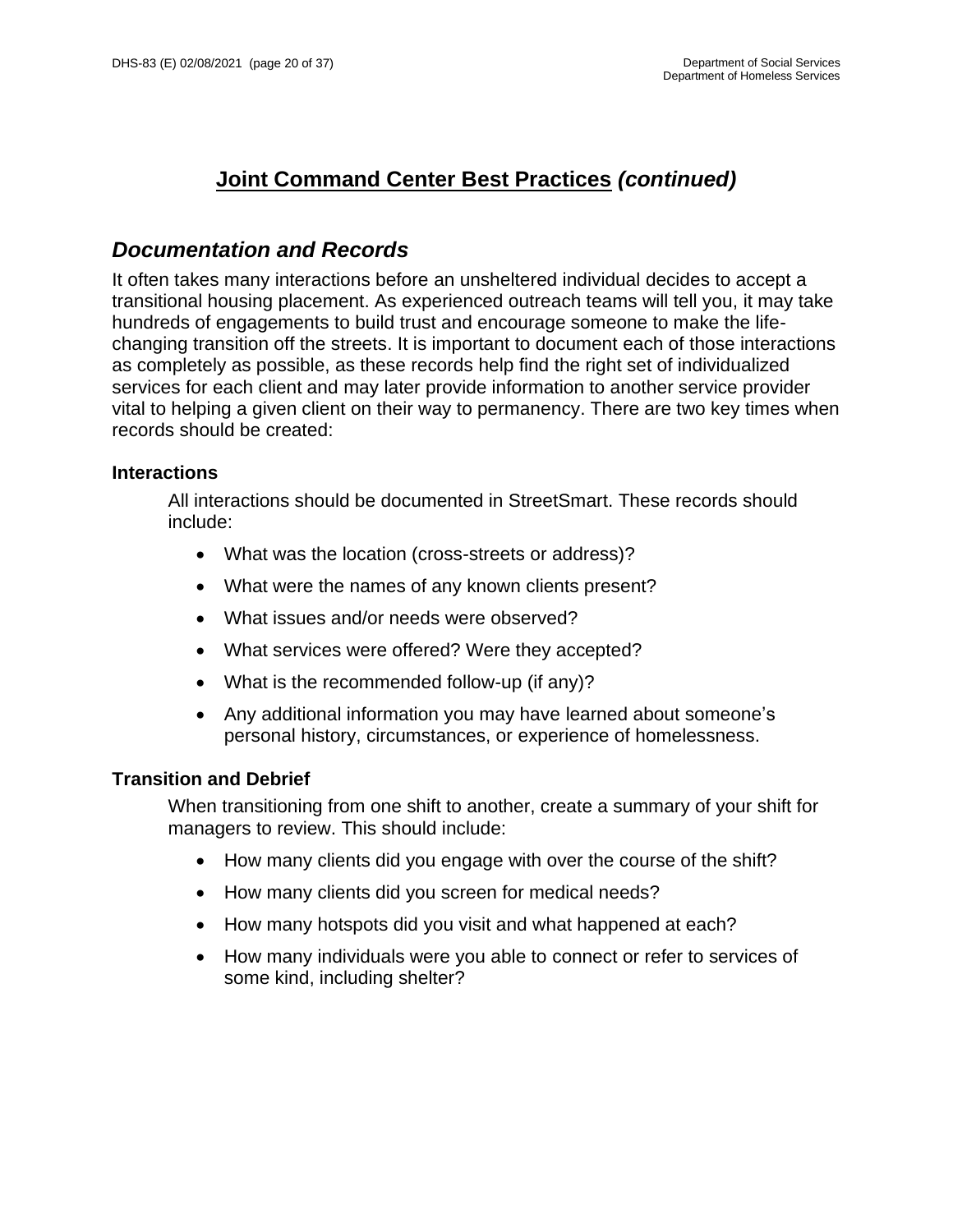# **Medical Concerns**

<span id="page-20-0"></span>People living on the street often go without medical care. Inability to pay and/or lack of insurance, past trauma, and lack of trust are all common reasons. When interacting with clients on the street, look for signs that they may need or benefit from medical care. Do not be afraid to ask questions. If they have a cough, ask how long they have had it and whether it is being treated. In the case of a wound such as a cut or sore, ask if it hurts, how it happened, and how long ago. In either case, always ask if they are getting medical care, and offer to get them some help.

The DHS Office of the Medical Director (OMD) publishes guidance for certain situations, such as when to call 911, and what to look for in the event of a Code Blue or Code Red (very cold or hot weather, to a degree that could cause harm). When in doubt, always contact your supervisor, and stay in regular contact with the street medicine teams. The following is a summary of OMD's guidance.

### <span id="page-20-1"></span>**Urgent Medical Attention**

In the following situations, call 911 and the JCC to access a street medicine team:

- Unresponsive (cannot be aroused not just sleeping if trained, administer naloxone)
- Shortness of breath
- Chest pain
- Acute abdominal pain
- Coffee ground-colored vomit
- Vomiting or coughing up red blood
- Changes in vision
- Loss of sensation
- Sudden weakness on one side
- Extreme headache
- Delirium (acutely disturbed state characterized by restlessness, illusions, and incoherence of thought and speech)
- Severe alcohol intoxication
- Slurred speech
- Difficulty maintaining balance
- Slowed reactions
- Aggressiveness
- Imminent danger to self reports suicidal ideation with intent or plan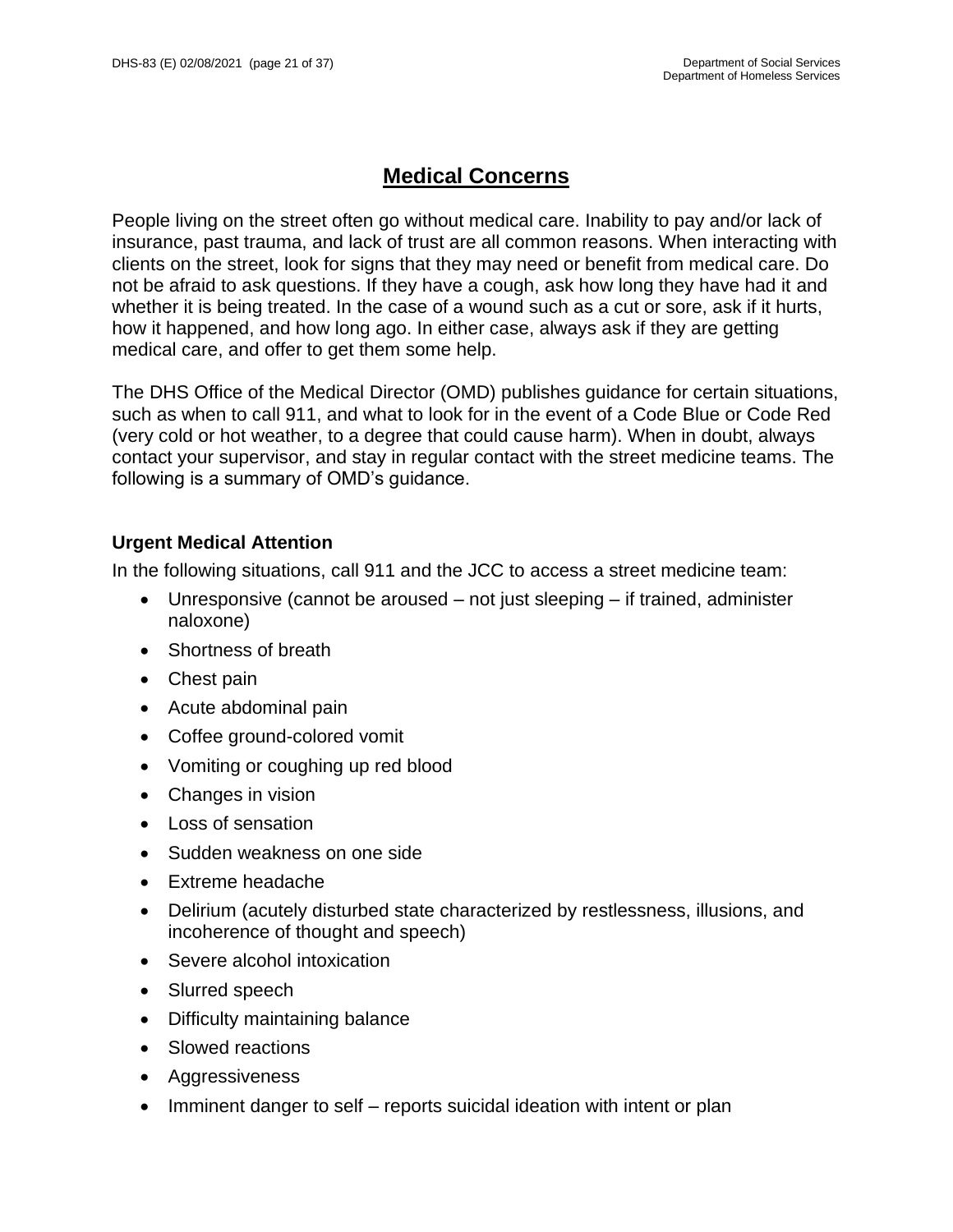#### **Urgent Medical Attention** *(continued)*

- Harm to others reports intent to harm others
- Acute depression (withdrawn, refusing to engage when the client usually engages with an outreach team, poor appetite)
- Presence of delusions, violence, panic attacks, and significant, rapid changes in behavior
- Floridly psychotic- not oriented in person, place, time; talking to self in an agitated manner, brandishing fists

### <span id="page-21-0"></span>**Non-Urgent Medical Attention**

In the following situations, contact a supervisor to discuss medical follow-up:

- Swollen legs
- Black toes or fingers
- Wounds that are inflamed, seeping, or covered in yellow crust
- Tremors
- Yellow "whites" of eyes (that are not normal for them; ask if this is a recent change)
- Yellow skin/ palms of hands

### <span id="page-21-1"></span>**Other Symptoms of Concern**

If you notice other symptoms that cause concern, ask the following questions and contact a supervisor if the answer to any of the below is "yes":

- Have you been discharged from a hospital in the last 30 days?
- Do you need to see a doctor?
- Do you have any chronic medical conditions?
	- o Follow up: Are you seeing a doctor for your medical condition?
- Have you had surgery in the last 30 days?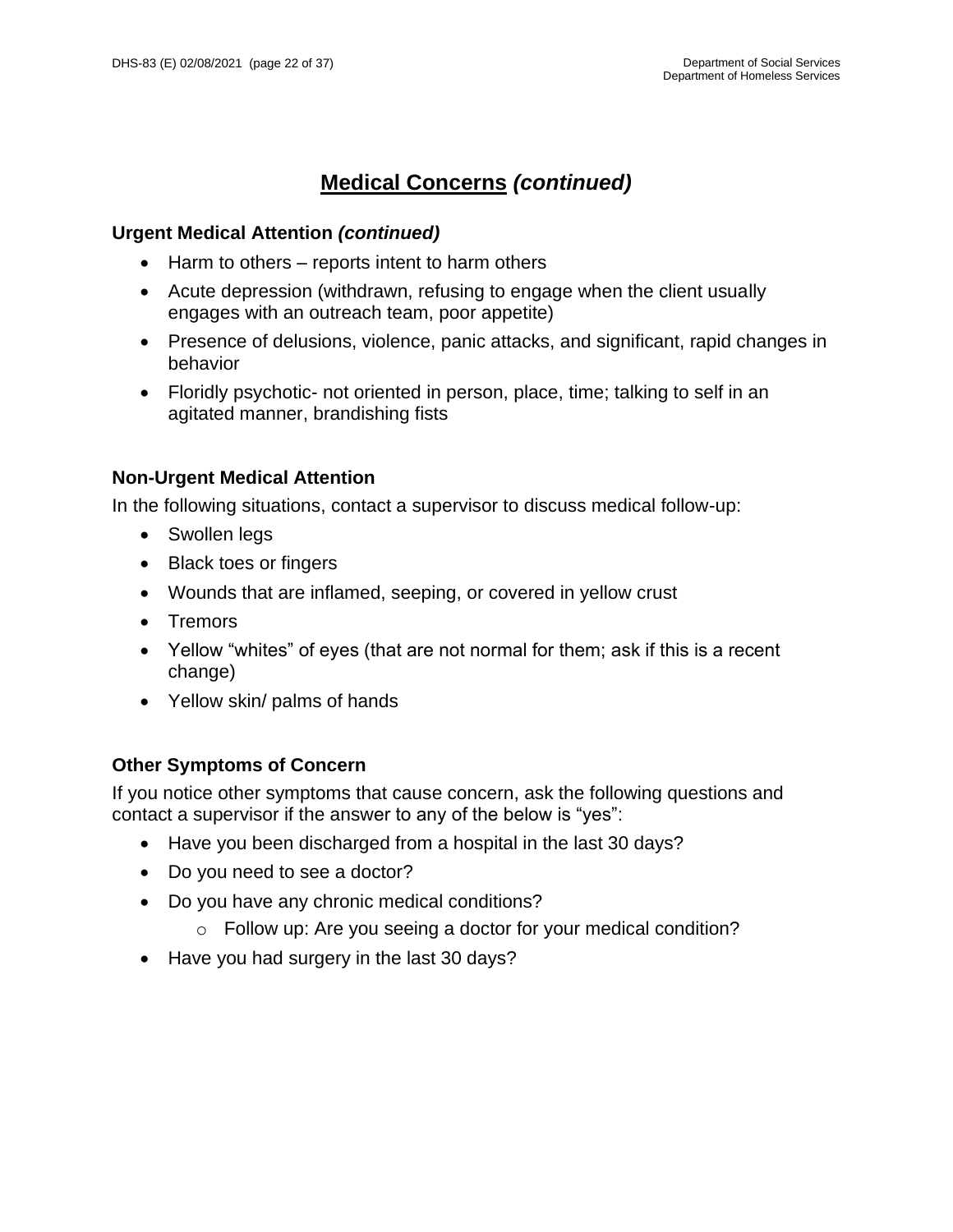### <span id="page-22-0"></span>*Code Red*

Outreach teams should keep the Code Red Priority List in their vans and at the office to ensure clients are visited per the operational standards referenced in Code Red.

### <span id="page-22-1"></span>**Identifying Heat-Vulnerable Clients**

Consider the following factors when identifying heat-vulnerable clients:

- Chronic health conditions, including:
	- o Cardiovascular, Coronary Artery Disease, Atrial Fibrillation
	- o Renal (Kidney) disease
	- o A respiratory disease, such as Chronic Obstructive Pulmonary Disease (COPD)
	- $\circ$  Obesity (BMI > 30)
	- o Diabetes
	- o High Cholesterol
- Serious mental illness, such as schizophrenia or bipolar disorder
- Cognitive or developmental disorder that impairs judgment or self-care, such as dementia
- Cancer
- Stroke
- <span id="page-22-2"></span>• Difficulty thermoregulating or use of medications that can cause dehydration, including:
	- o Diuretics, or "water pills"
	- o Anticholinergics, such as Cogentin
	- o Neuroleptics or anti-psychotic medication, such as Risperdal, Seroquel, and Abilify
	- o Drug or alcohol misuse
	- o Social isolation
	- o Limited physical mobility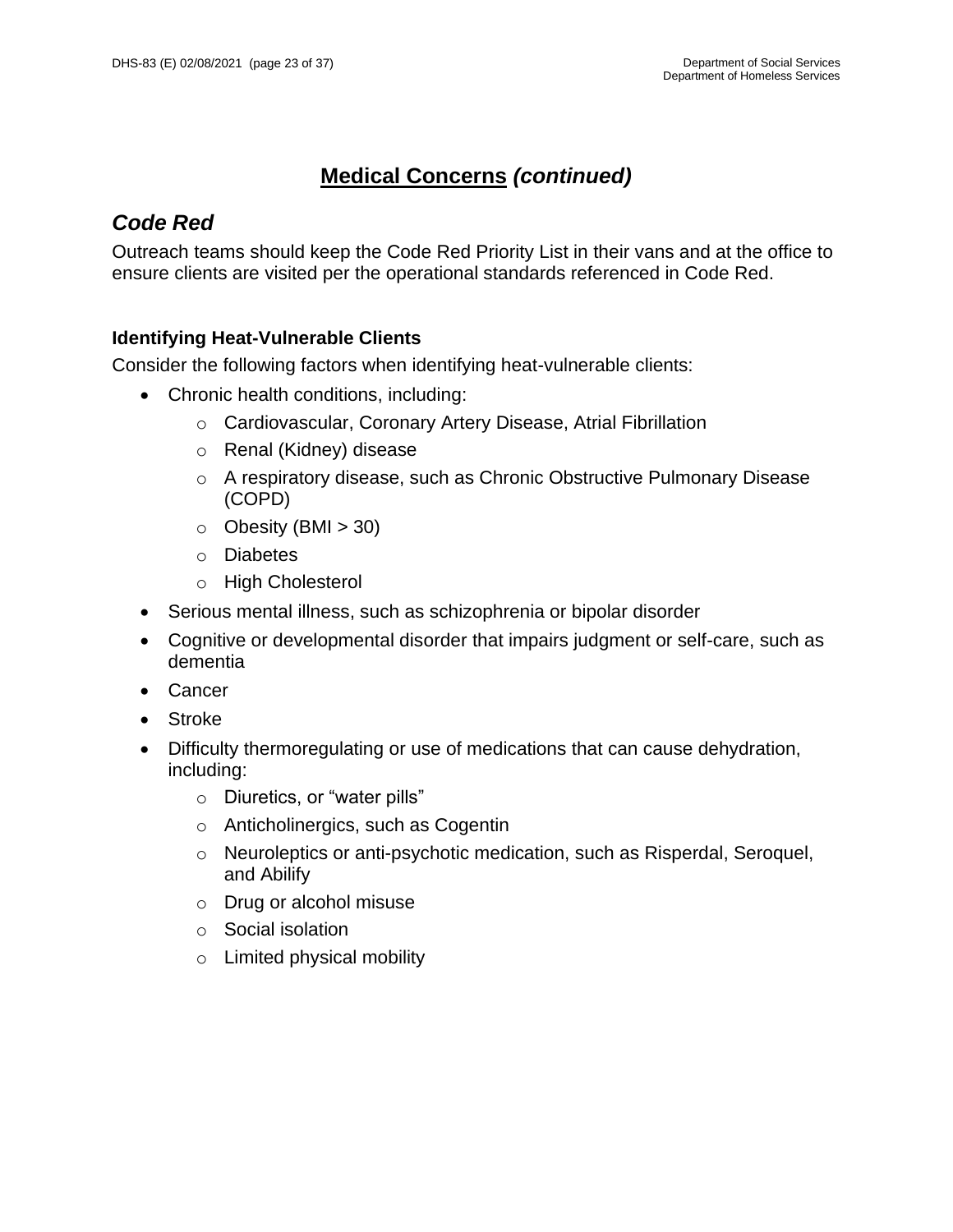# *Code Red (continued)*

### **Guidance for Heat-Vulnerable Clients**

Take the following steps once heat-vulnerable clients are identified:

- Advise clients to increase fluid intake during hot weather. Recommend selfmonitoring of hydration for people who have health conditions sensitive to fluid balance or who use medications that can cause dehydration.
- Engage staff to frequently call or otherwise remotely check on heatvulnerable clients to help them stay cool and well-hydrated before and during hot weather.
- Discuss with clients and staff the signs and symptoms of heat-related illness or worsening of chronic medical conditions and provide guidance about when to call 911 or go to an emergency room.
- Watch for signs and symptoms of heat-related illness, including heavy sweating, nausea or vomiting, weakness, dizziness, headache, loss of appetite, decreased energy, or loss of consciousness, and call 911 when necessary.

# <span id="page-23-0"></span>*Code Blue*

Outreach teams should keep the Code Blue Priority List in their vans and at the office to ensure clients are visited per the operational standards referenced in Code Blue.

<span id="page-23-1"></span>Call a supervisor for at-risk individuals identified through the checklists below who refuse to come indoors and who do not meet the NYS Mental Hygiene Law, section 9.58, or EMS threshold for involuntary transport.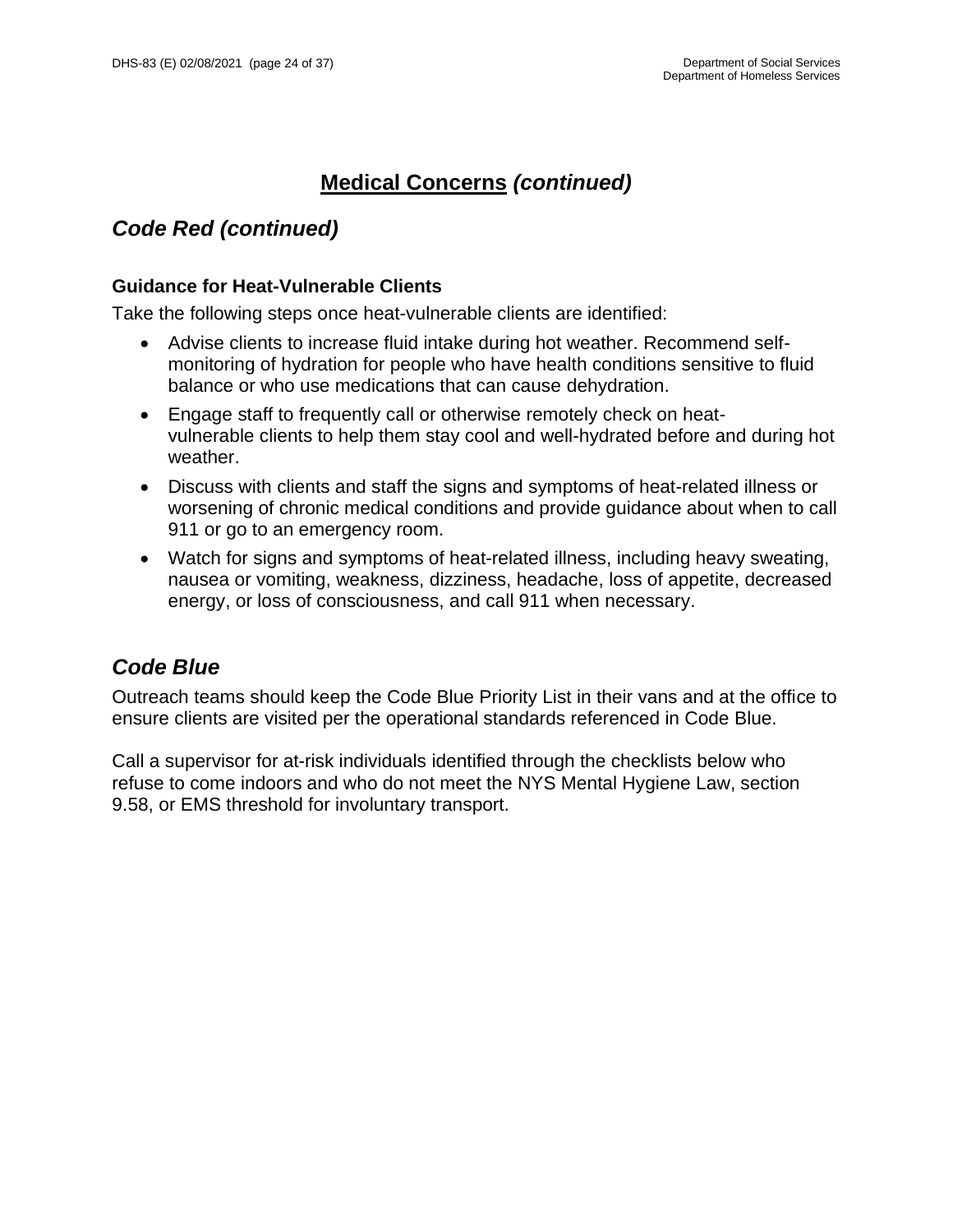# *Code Blue (continued)*

### **Assessing Clients During Code Blue**

At all times, but especially when the weather is dangerous (extreme cold, heat, etc.), all individuals experiencing unsheltered homelessness should be assessed using the following Vulnerability Index:

- More than three (3) hospitalizations or emergency room visits in the last year
- More than three (3) emergency room visits in the previous three (3) months
- Aged 60 or older
- Cirrhosis of the liver
- End-stage renal disease (history of dialysis)
- History of frostbite, immersion foot, or hypothermia
- HIV/AIDS
- Tri-morbidity: co-occurring psychiatric illness, substance use disorder, and chronic medical condition

### <span id="page-24-0"></span>**Determining the Presence of Risk Factors**

- Exposure to the elements:
	- o Living conditions (structure or lack thereof)
	- o Appropriate dress (layering, and head, hands, and feet covered)
- Open fires, "contained fires," and the risk for carbon monoxide poisoning
- Inability to be logical and goal-directed toward meeting basic needs
- Active signs of hallucinations or gross disorganization
- Alcohol dependence (current)
- <span id="page-24-1"></span>• Known history of heart disease, diabetes, peripheral vascular disease and/or severe psychiatric illness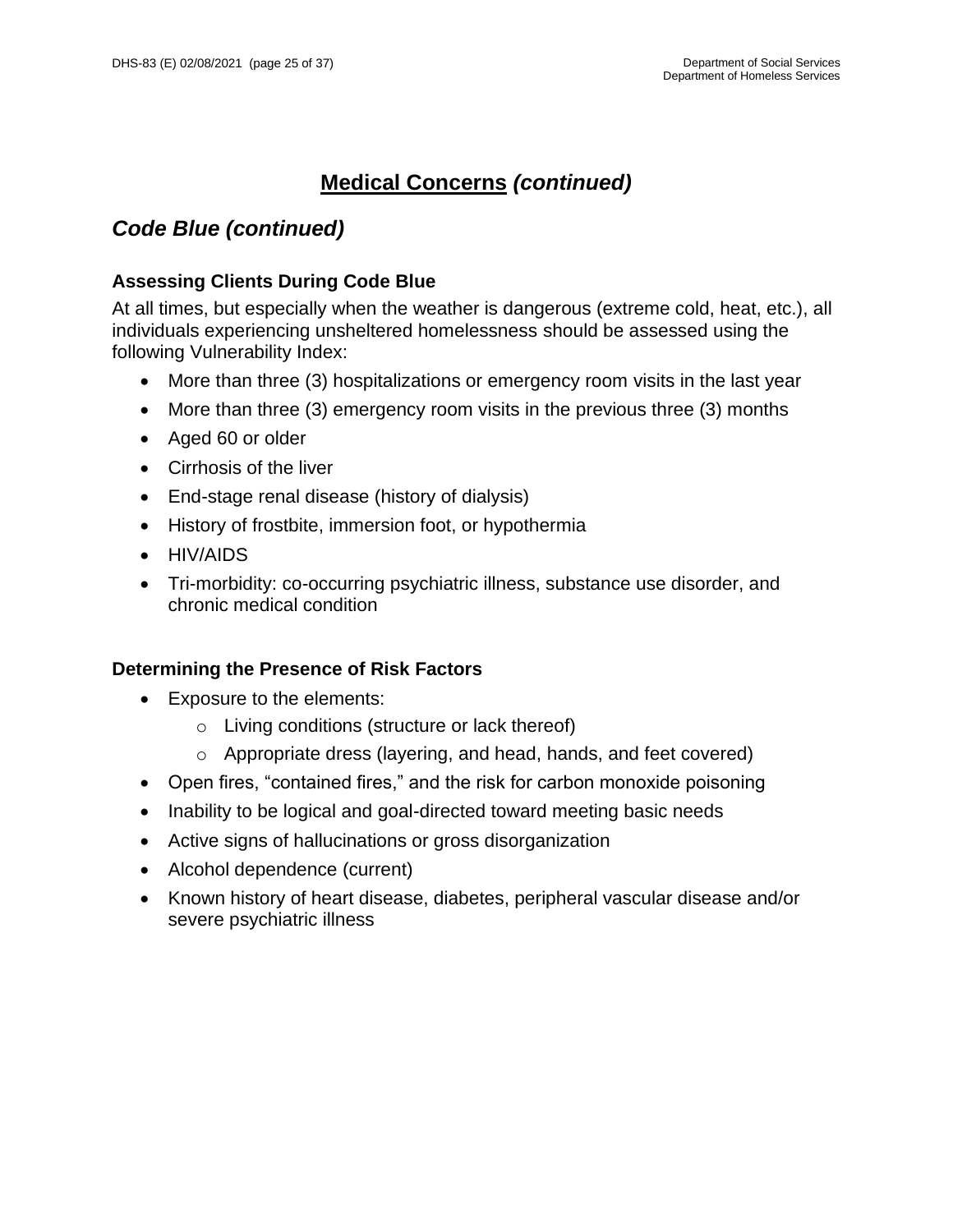### *Code Blue (continued)*

### **Detecting Frostbite**

This guide should be used to determine if there is a need for medical attention due to potential frostbite. During a Code Blue, outreach teams should visit people at-risk on the streets frequently.

To assess for frostbite, here are three questions that must be asked when the temperature is below 32 degrees Fahrenheit (F):

- 1. Have you experienced a pins-and-needles sensation in your fingers, toes, nose, or ears?
- 2. Has your skin on your fingers, toes, nose, or ears turned a shade of white?
- 3. Is the skin on your fingers, toes, nose, or ears softer than usual?

If the person answered YES to any **one** of the questions above, then he/she may be experiencing frostnip. Proceed to the next series of questions:

- 1. Have you recently (in the past day) had or do you currently have any blisters on your fingers, toes, nose, or ears?
- 2. Do your fingers, toes, nose, or ears feel numb, waxy, or frozen?

<span id="page-25-0"></span>If the person answered **yes** to **either** of these two questions, assist the client indoors (shelter, emergency room, etc.) as he/she is experiencing superficial frostbite and is at high risk for deep frostbite. If the client refuses to go with the team, the team should call 911 and describe the symptoms of incipient frostbite to the dispatcher.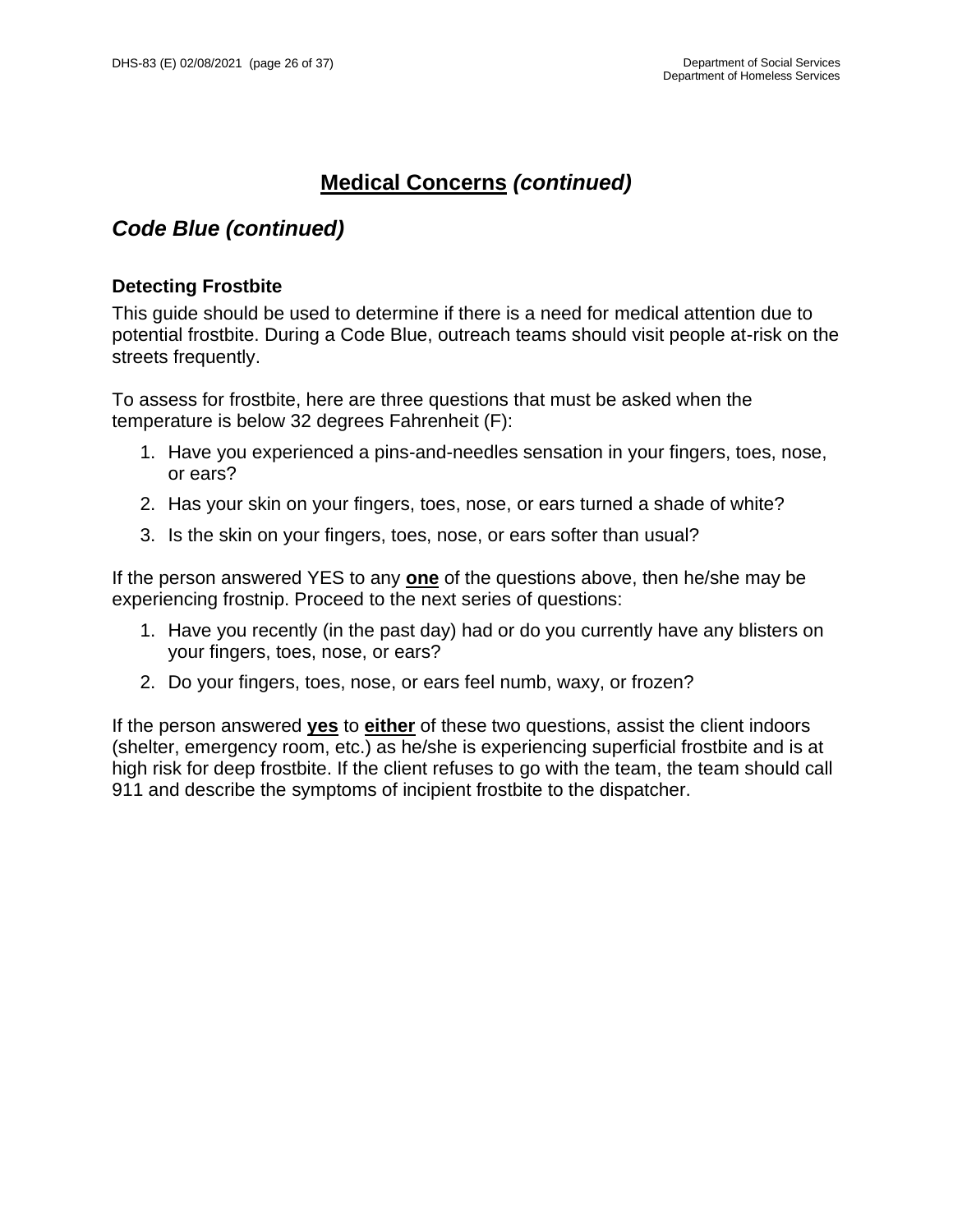### *Code Blue (continued)*

### **Hypothermia Signs and Symptoms**

Hypothermia is marked by unusually low body temperature (below 96 F), which is well below the body's normal temperature of 98.6 F. Severe hypothermia can cause an irregular heartbeat leading to heart failure and death. Hypothermia usually comes on gradually; often people are not aware that they need medical attention. Symptoms take effect in three stages:

Stage 1: Mild hypothermia: bouts of shivering; grogginess; muddled thinking

Stage 2: Moderate hypothermia: violent shivering or shivering which suddenly stops; inability to think and pay attention; slow and shallow breathing; slow or weak pulse

Stage 3: Severe hypothermia: shivering stops; loss of consciousness; little or no breathing; weak, irregular or non-existent pulse

What **NOT TO DO** if hypothermia is suspected:

- Do not apply heat to arms and legs or give the person a hot bath. This could force cold blood back toward the heart, lungs and brain causing the core body temperature to drop. This can cause death.
- Do not massage or rub the person. People with hypothermia should be handled gently because they are at risk of cardiac arrest.
- Do not give alcoholic beverages. Alcohol lowers the body temperature.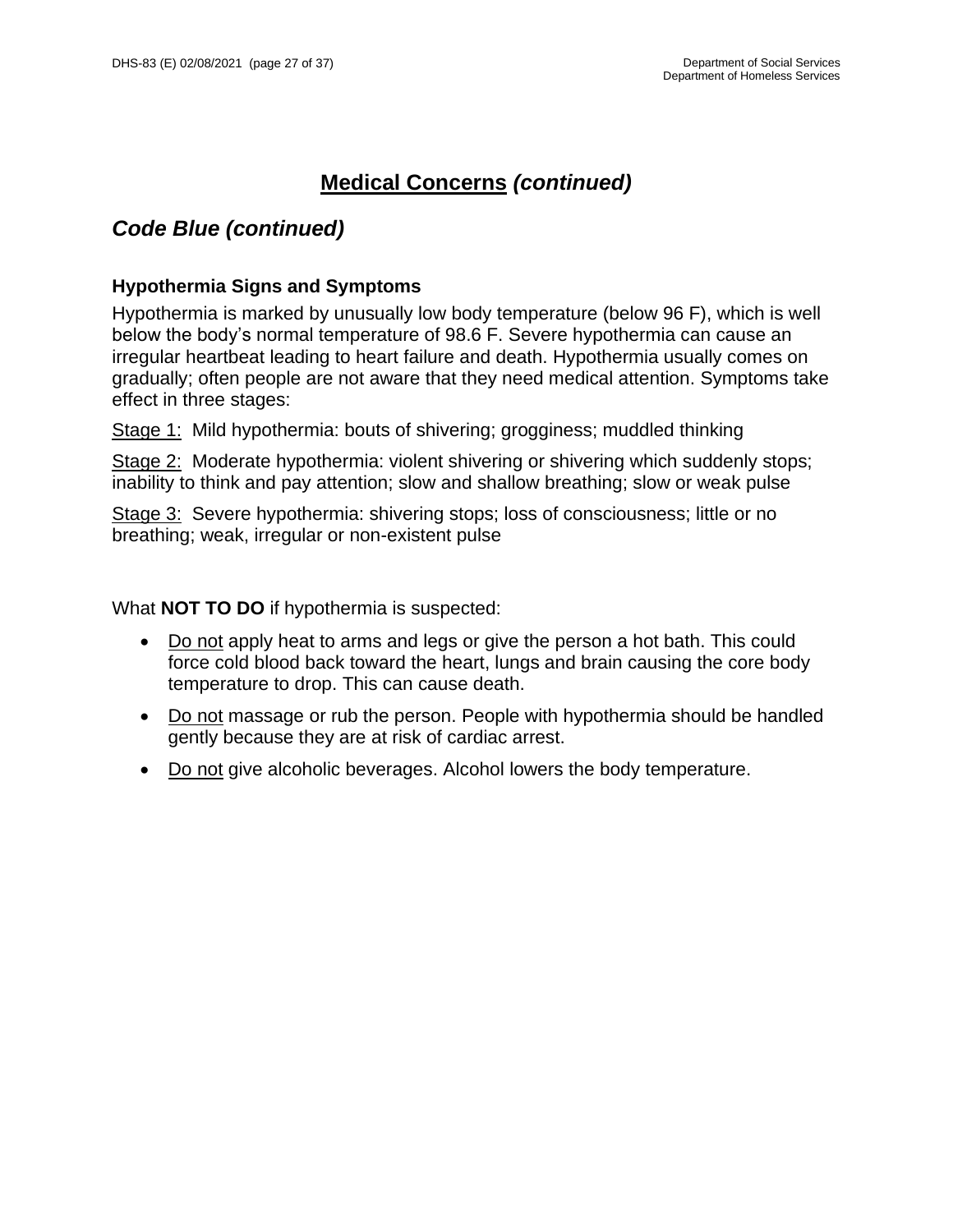### *Code Blue (continued)*

#### **Hypothermia Signs and Symptoms** *(continued)*

What **TO DO** if hypothermia is suspected:

- CALL 911 for any degree of suspected hypothermia; describe the person's condition to the dispatcher.
- If the affected person is alert and able to swallow, have the person drink a warm, nonalcoholic beverage to help warm the body.
- Move the person out of the cold. Preventing additional heat loss is crucial. If unable to move the person out of the cold, shield the person from the cold as best as you can.
- Remove wet clothing and replace it with a dry covering. Cover the person's head. Try not to move the person too much. Cut away clothing if necessary.
- Insulate the person's body from the cold ground. Lay the person face-up on a blanket or warm surface.
- Monitor breathing. A person with severe hypothermia may appear unconscious with no apparent signs of pulse or breathing. If the person's breathing has stopped or appears dangerously low or shallow, administer naloxone if you are a certified Opioid Overdose Responder. If the person is unresponsive, begin CPR, and administer naloxone, if trained.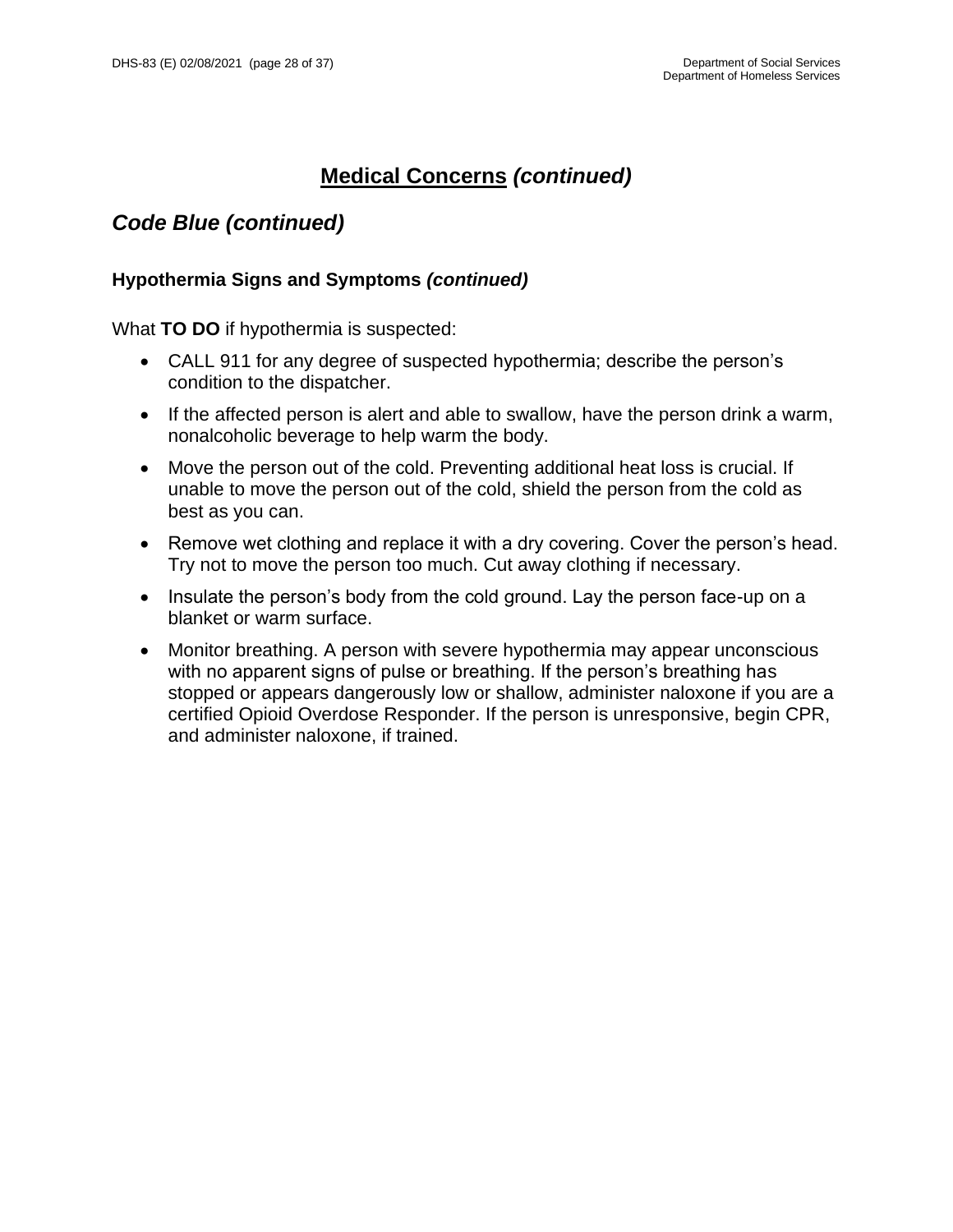### **Sustainable Practices**

<span id="page-28-0"></span>"You cannot pour from an empty cup."

This saying imparts a simple wisdom: that in order to take care of others, we must first see to our own basic needs. To do otherwise is to risk causing unintended harm, whether through an inability to show compassionate respect, a failure to listen, or unconscious bias and resulting discrimination. We are all human and deserving of equal respect and compassion – and that begins with caring for yourself.

Staff who work in social services also benefit from developing a heightened selfawareness. Coming to terms with our own experiences and perspectives can help us move past them to focus on others in need.

### <span id="page-28-1"></span>*Strengths-Based Approach*

Taking a strength-based approach means emphasizing collaboration rather than power structures, treating everyone as an equal partner and an expert on their own situation, and treating everyone with dignity and respect. In order to fully respect others, we must first honor our own needs and experiences, and acknowledge our own worth.

### <span id="page-28-2"></span>**Resilience**

Resilience is the ability to be affected by adversity, failure, and even trauma without being overwhelmed or succumbing to hopelessness, apathy, or cynicism. This term has much in common with self-care, and practicing self-care is one way to support resiliency. However, resiliency is a deeper quality.

Many people believe resilience is determined by genetics or upbringing. While there is evidence that those circumstances do influence our baseline level of resilience, it is both a personality trait and a skill, and one which can be built with intention and practice.

How do we practice and build resilience? Here are a few (but not the only) ways:

- $\checkmark$  Embrace change, while acknowledging that it may not be easy. Change is inevitable – we can only choose whether to resist and fail to avoid change, or to embrace it and learn to seek out the positive aspects. Embracing change is a choice you can make.
- $\checkmark$  Know yourself. There are many ways to approach this and no reason to choose just one. Mindfulness practice, journaling, and therapy are three oftenrecommended ways to improve our self-understanding, and there are many types of each to choose from.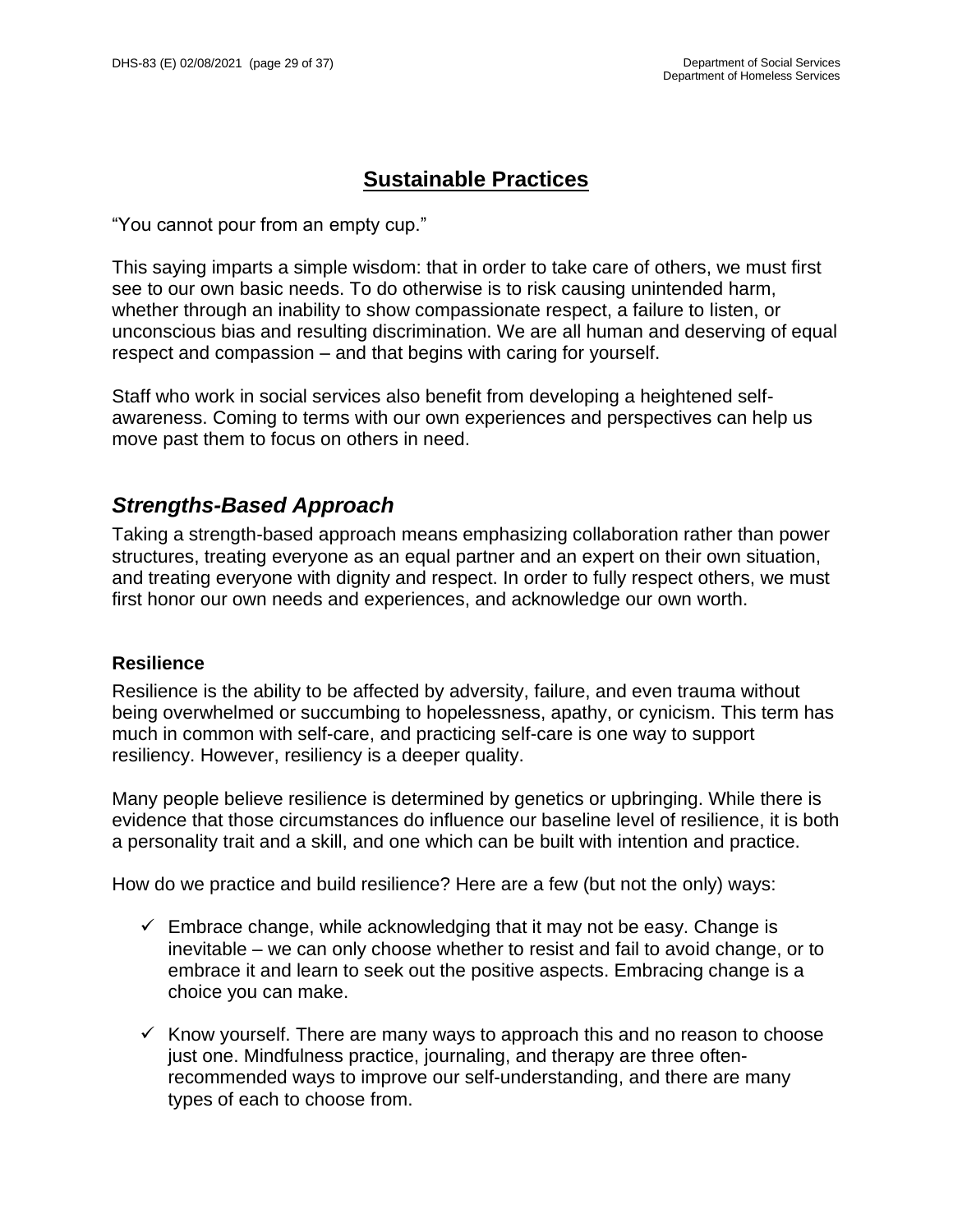### **Resilience** *(continued)*

- $\checkmark$  Learn to identify and acknowledge your strengths and the times you have already been resilient in the face of difficulties.
- $\checkmark$  Take care of yourself. Maintain your physical and mental health, your relationships, and your interests. Treat yourself with compassion and respect, and respond to your own needs. This is harder than it sounds, especially for human services professionals whose role is to attend to the needs of others. Speak to your supervisor about any experiences you have in the field that have unsettled or disturbed you.

### <span id="page-29-0"></span>**Intervention and Coping**

Intervention relates to unexpected stressors or moments when our regular mechanisms for resiliency are tested. Maybe a client you have a connection with has been hospitalized, or someone in your own family is ill. Or it may simply be a day when several small stressors came in at once: lost sleep, transit delays, approaching deadlines, etc. Regardless of reason, it is helpful to plan for those days when stress builds up. Having a plan means you don't need to find a solution during a time when you are already experiencing high stress – you can simply follow your plan.

There are many coping mechanisms to choose from, and everyone has different responses. Find and test strategies that work for you and make a plan that you can turn to when you need it.

Some examples of coping interventions:

- Take a short walk outside
- Engage in a contemplative or mindfulness practice (for example, meditation or, depending on your spiritual tradition, prayer)
- Breathe slowly through your nose for 15 seconds
- Write affirmations (this works best for those with high self-esteem)
- <span id="page-29-1"></span>▪ Write about something you enjoy doing (this works best for those with low selfesteem)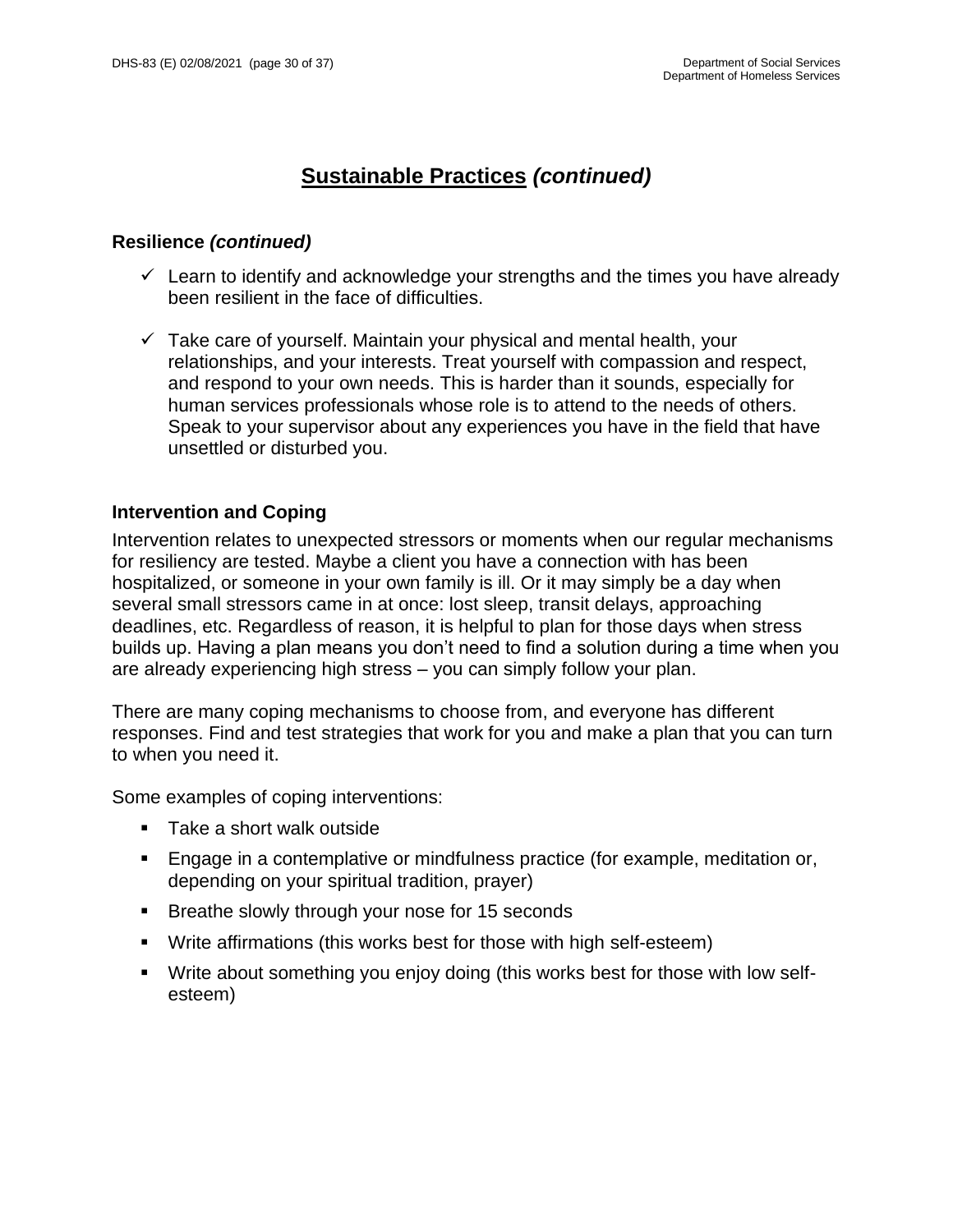### *Person-Centered Practice*

At DHS, we take a client-centered approach to work. In managing ourselves when at work, we must also take a person-centered approach. Our outlook affects the way we frame our experiences, and those experiences affect the way we approach others. As human services workers, we each have the potential to do great good, but also great harm. In order to approach our work in a way that does the most good, we must understand where each of us comes from. Understanding ourselves is vital to doing this work.

Mindfulness practices, contemplative practices, and therapy can all be used as vehicles for understanding ourselves. Any ongoing effort in this area is a step in the right direction.

### <span id="page-30-0"></span>**Cultural Sensitivity and Anti-Oppression**

We bring our past experiences and cultural history with us into all our interactions, whether with clients or coworkers. Homelessness is a social problem that is the result of, among other things, systems of oppression. We each have a responsibility to understand the ways we may contribute to that oppression, both through our role as agents of the government and through our own personal privilege.

If we avoid coming to terms with our own past experiences, they will come through in subconscious ways in our interactions with others. This difficult process of inner reflection is vital to the outer work of putting our own comfort aside in order to focus entirely on the needs of others.

This nuanced work looks different for each person. Here are a couple possible starting exercises:

- Write down the ways you hold privilege. Consider areas such as your race, education, physical and mental health, and work. In what ways might this privilege blind you to the ways that others might experience oppression?
- Notice the ways in which you judge others. Making judgments is an essential part of human interaction – we need to make judgments in order to understand tone, for example – but not all judgments are equally helpful. In what ways might these judgments unintentionally lead to harm?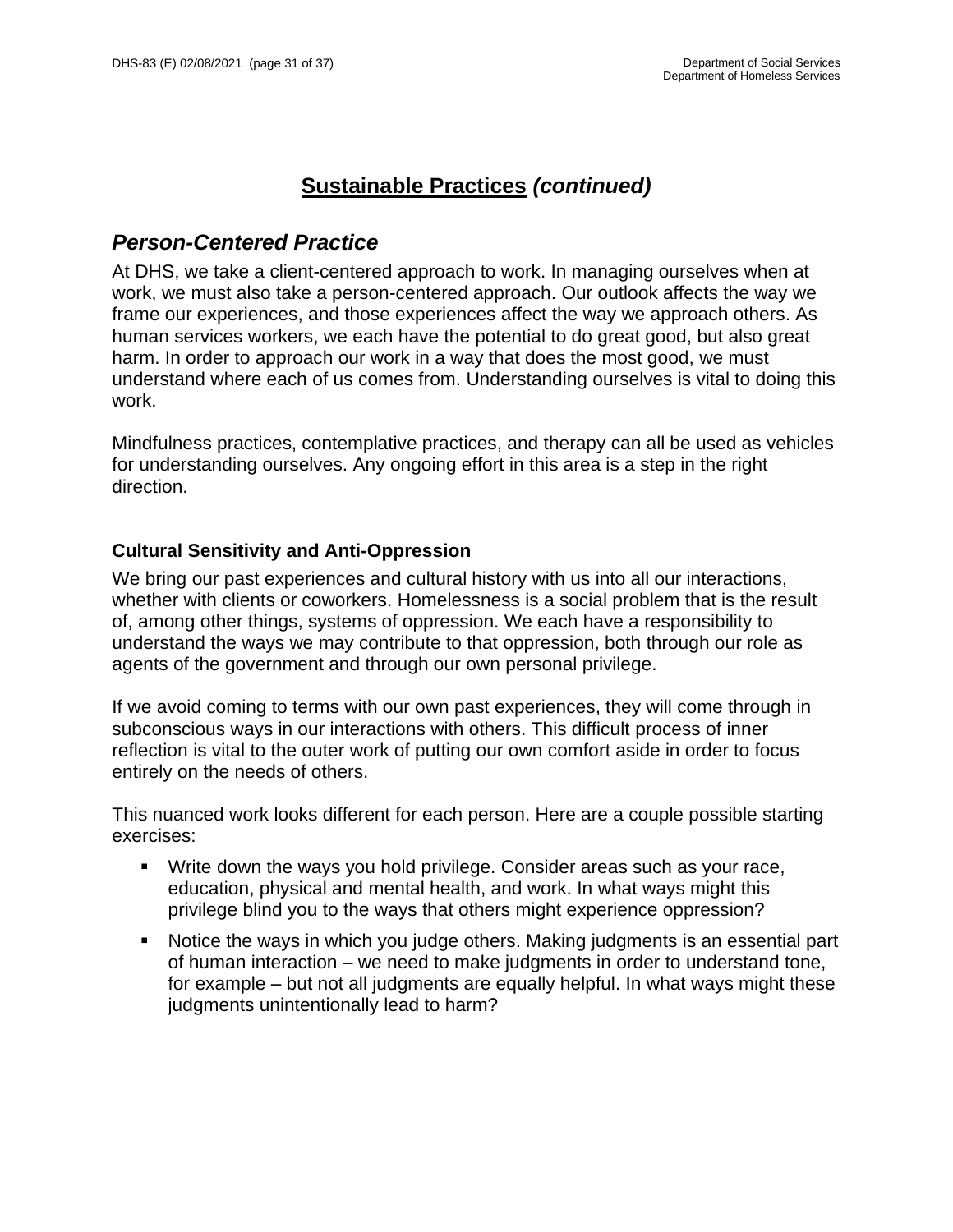### **Cultural Sensitivity and Anti-Oppression** *(continued)*

Try to remain mindful and pay close attention to any preconceived notions you have, especially about clients. People often pick up on what we expect from them, and generally do what they are expected to do. If you expect a client to become agitated, you may end up behaving in a way that contributes to that very reaction. Try to approach each interaction with a clean slate.

### <span id="page-31-0"></span>*Trauma-Informed Approach*

Trauma-informed care is vital not only to understanding the needs of people experiencing homelessness – it is also vital to creating and maintaining a supportive and effective working environment. Working daily with a traumatized population passes a sort of "trauma contagion" on to workers. The solution? Improving our collective immune systems on an individual and organizational level.

A trauma-informed mindset is similar to a person-centered mindset. Trauma is subjective, and thus traumatic experience must be understood in the context of the individual. This personal work can be divided into three areas (which do not need to be approached in any particular order):

- Understanding your own triggers and reactions to those triggers
- Using coping mechanisms, and
- Practicing ongoing self-care

### <span id="page-31-1"></span>**Compassion Fatigue**

Sometimes called Secondary Traumatic Stress (STS), compassion fatigue is a risk to all those in caring professions, particularly those who work with individuals who have experienced trauma – as all people experiencing homelessness have. Understanding and prevention is vital, as compassion fatigue can result in reduced concentration, feelings of helplessness or numbness, irritability, lack of satisfaction and lowered selfesteem, social withdrawal, physical aches and pains, a reduced ability to feel empathy, and ultimately burnout.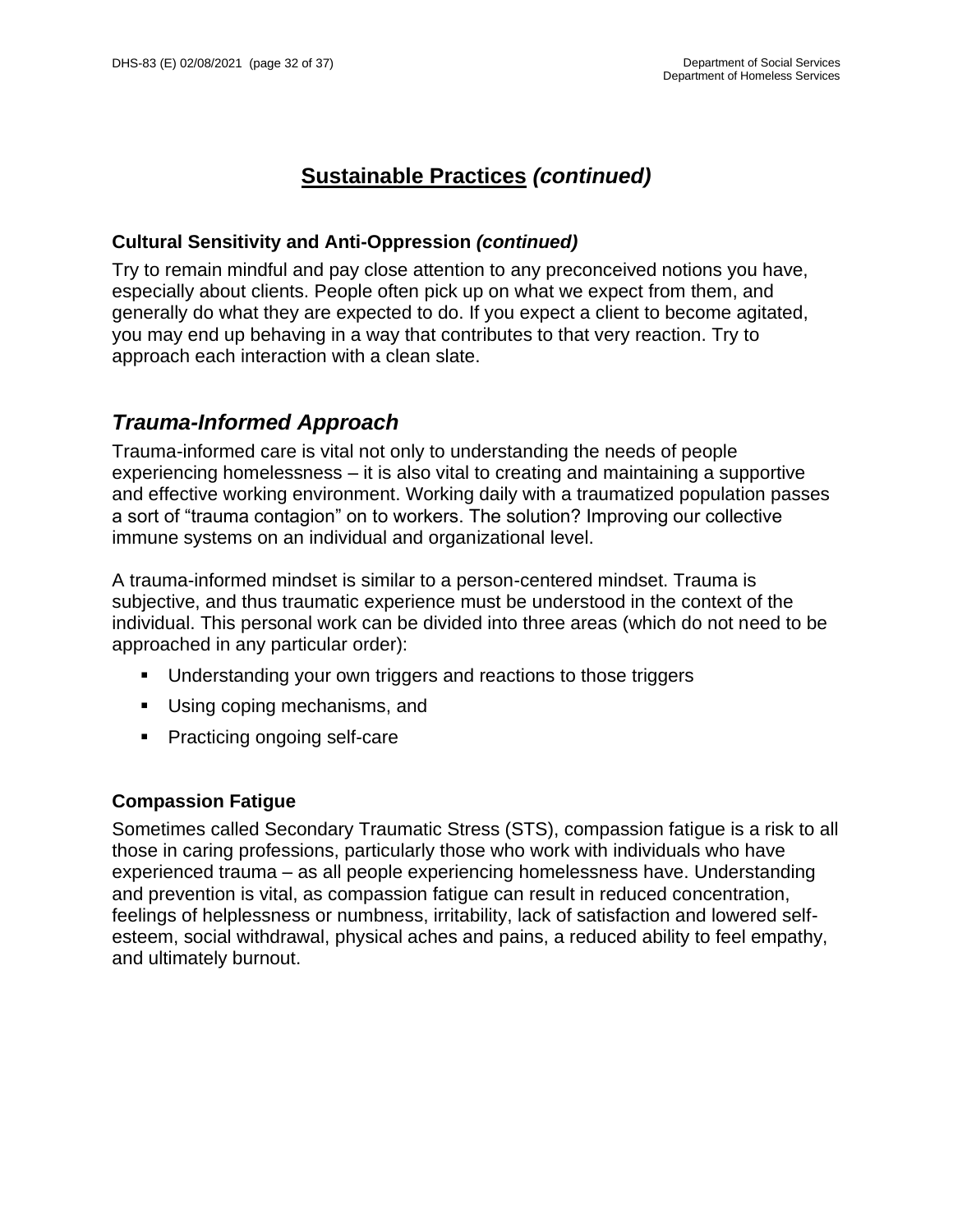### *Trauma-Informed Approach (continued)*

### **Compassion Fatigue (continued)**

Compassion fatigue is not well understood, but is gaining recognition among healthcare practitioners, social services providers, disaster response personnel, and numerous other fields. As the response to homelessness spans all the above-mentioned areas and more, it is especially important to practice prevention.

Resilience is key to preventing compassion fatigue. Learning and practicing stressmanagement techniques such as regular exercise and mindfulness practice help, as does building and maintaining strong social supports. Establishing professional boundaries and understanding that not every outcome will be positive, nor is it within your control to make it so, can also help.

### <span id="page-32-0"></span>**Self-Care**

Self-care is any activity we do to care for our physical, mental, and emotional health. What counts as "self-care" is often subjective, as something that is restorative to one person may be irritating or tiresome to another. For this reason, self-care is *not* anything we do "for our own good" – it must feel restorative. Sometimes our self-care needs change. For example, baking may be a self-care activity during an average week, but during an especially stressful one the cleanup may add one too many tasks to the to-do list.

To get you started, here are a few potential self-care goals. Pick one of these and think of an action you enjoy that can help you reach that goal:

- Set boundaries where possible so as to not over extend in an unsustainable way
- Get enough sleep
- Eat a healthy diet
- Stay physically fit
- Take time to relax and unwind
- **EXTERGHMEN** FRIENCIONSHIPS with friends, family, and loved ones
- Create something
- Laugh more

The NYC Office of Labor Relations also offers a series of programs collectively referred to as WorkWell NYC, which encourage all City employees to actively plan for and engage in comprehensive self-care.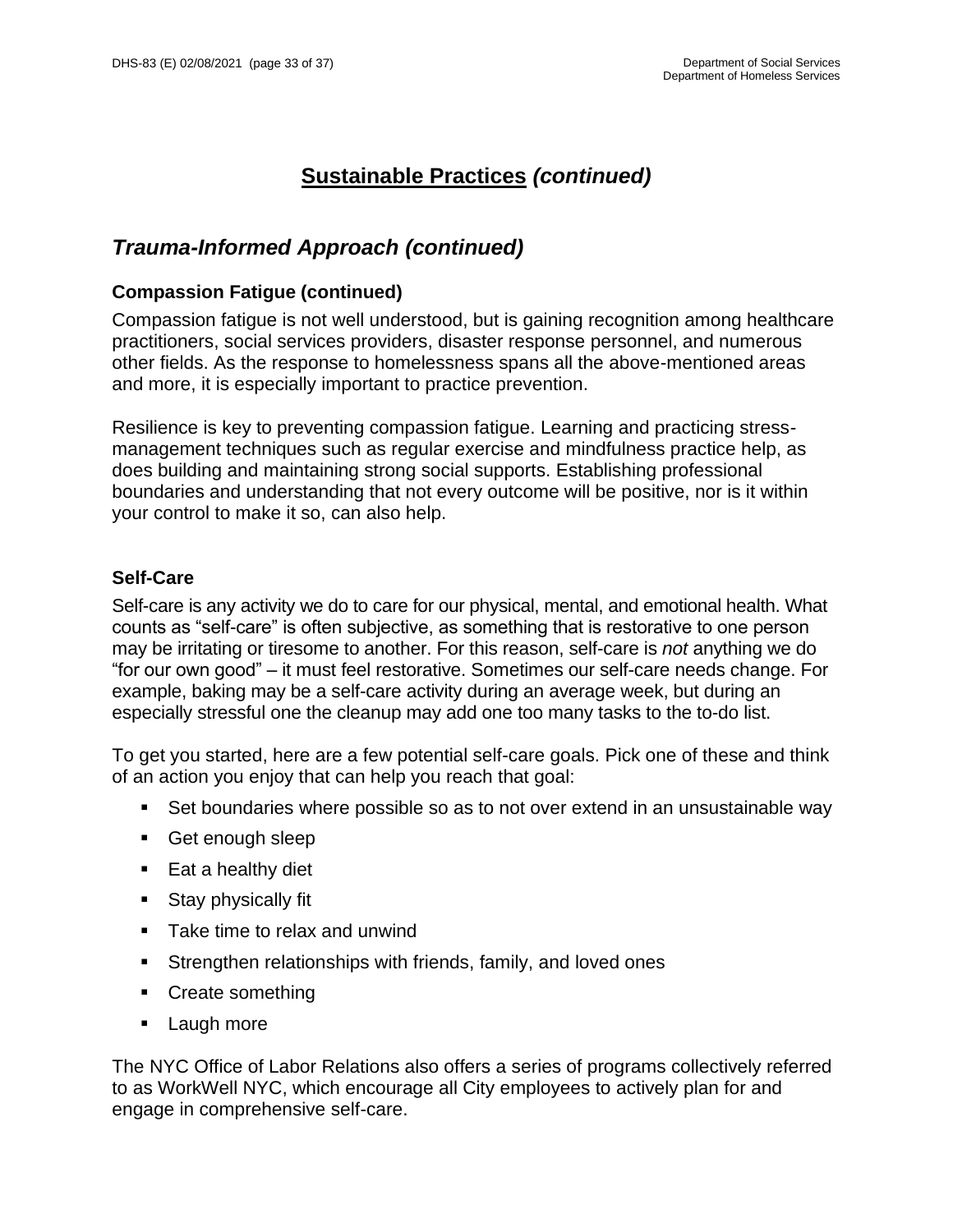# **Glossary of Terms**

#### <span id="page-33-0"></span>**9.58 Removal**

A law and procedure by which a qualified clinician can judge someone a danger to themselves or others and call for them to be brought involuntarily from the street into a mental health facility for further assessment and treatment.

#### **Anti-Oppression**

A framework that challenges the dominant societal beliefs through the empowerment of those who are oppressed. Attempts to eliminate systems of oppression such as those based on race, gender, orientation, abilities, and age to confront and eradicate the class system in which we currently live.

#### **Chronicity**

A term used for service eligibility purposes. A person who "has chronicity" has experienced street homelessness for at least nine months out of the last two years (24 months).

### **Code Blue**

A policy for times of extreme cold during which additional measures are taken to protect people experiencing homelessness from the cold, including more active outreach and changes to regular intake procedures. [\[DHS Code Blue policy\]](http://hraedocs.hra.nycnet/HRAeDocs/DocumentFunctions/DocumentDirectAccess.aspx?DocId=fc94fa1a-a494-44b1-8330-7c93660d8051)

### **Code Red**

A policy for times of extreme heat during which additional measures are taken to protect people experiencing homelessness from the heat, including more active outreach and changes to regular intake procedures. [\[DHS Code Red policy\]](https://hraedocs.hra.nycnet/HRAeDocs/DocumentFunctions/DocumentDirectAccess.aspx?DocId=15ccaf80-3756-4bfd-9095-2cb125593dbd&CategoryId=31&FileType=pdf)

#### **Cultural Sensitivity**

The knowledge, skills, attitudes and beliefs that enable people to work well with, respond effectively to, and be supportive of people in cross-cultural settings.

#### **Drop-In Centers**

Specialized facilities that allow people experiencing homelessness to come indoors, rest, bathe, and access services. Each provides basic necessities such as meals, clothing, showers, limited storage, and referrals to other social services. Located in all five boroughs and open 24/7.

#### **Effective Communication**

The ability to convey information to another effectively and efficiently.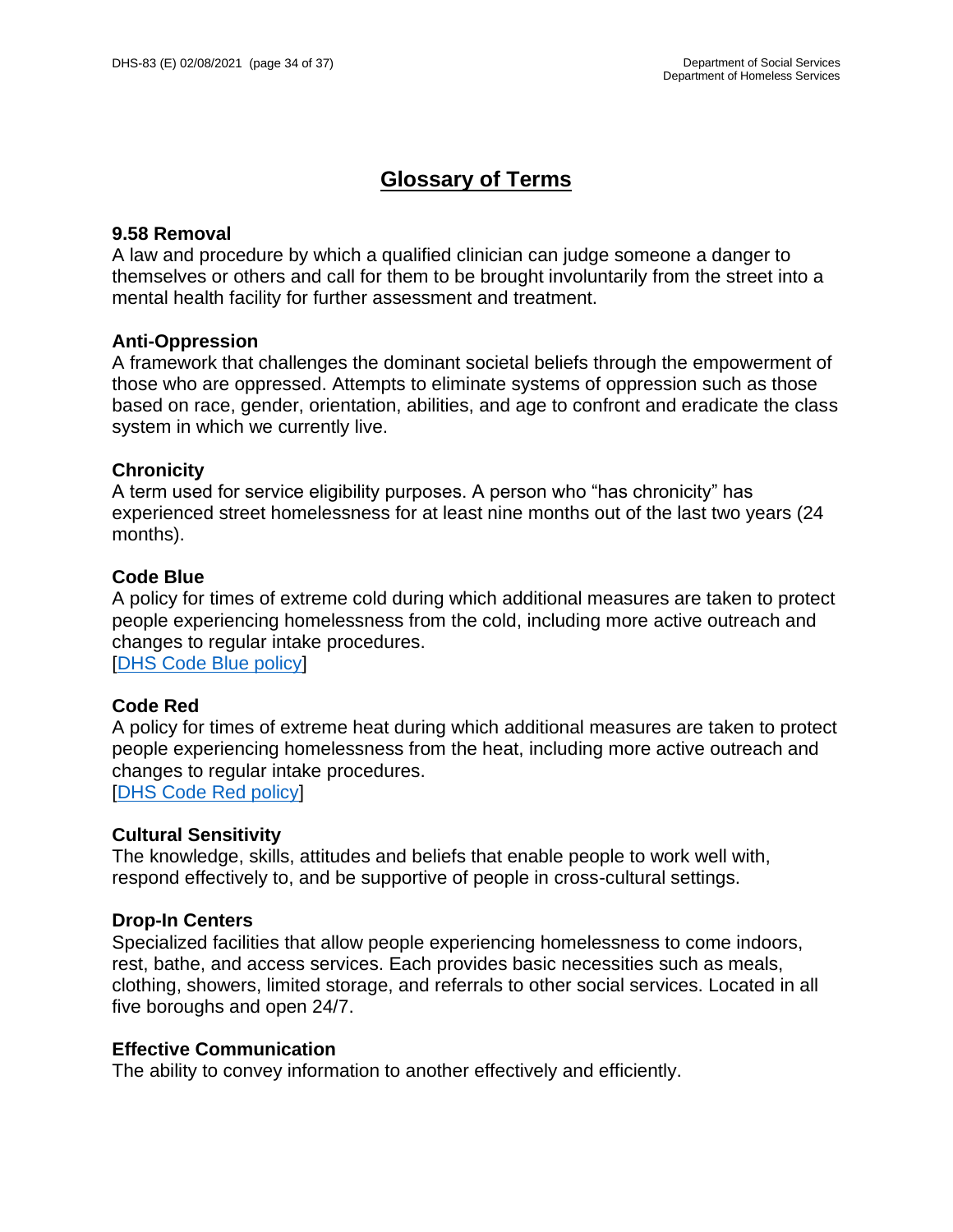# **Glossary of Terms** *(continued)*

#### **Encampment**

Areas where fixed or temporary structures have been built as shelter or dwellings, which violate city administrative codes.

#### **Ethics**

A system of moral principles. Concerned with what is good for individuals and society; also called moral philosophy.

#### **General Canvassing**

An operation in which community associates, responsible for canvassing Manhattan from Canal to 145TH Street, travel through assigned zones to observe and report the presence and status of people experiencing homelessness.

#### **Harm Reduction**

An approach that focuses on reducing negative consequences of risky or harmful behavior when total prevention of harm is not possible.

#### **Hotspots**

Areas where groups of people experiencing street homelessness gather regularly.

#### **Intensive Canvassing**

A targeted canvassing effort that can occur in any of the five boroughs. Community associates perform intensive canvassing in high density areas for a specified duration of time.

#### **Language Line**

A 24/7 call line that can be used to access a translator for a wide variety of languages.

#### **Motivational Interviewing (MI)**

An evidence-based intervention intended to build lasting motivation for change through exploring and resolving ambivalence. Although initially developed to address problem drinking, MI has since been applied to a wide range of populations and behavioral change areas.

#### **Multidisciplinary Approach**

Combining or involving multiple disciplines to redefine problems outside of normal boundaries, and reach solutions based on a new understanding of complex situations.

#### **Operations**

Core actions taken by the JCC according to determined procedures and workflows. [Under Development]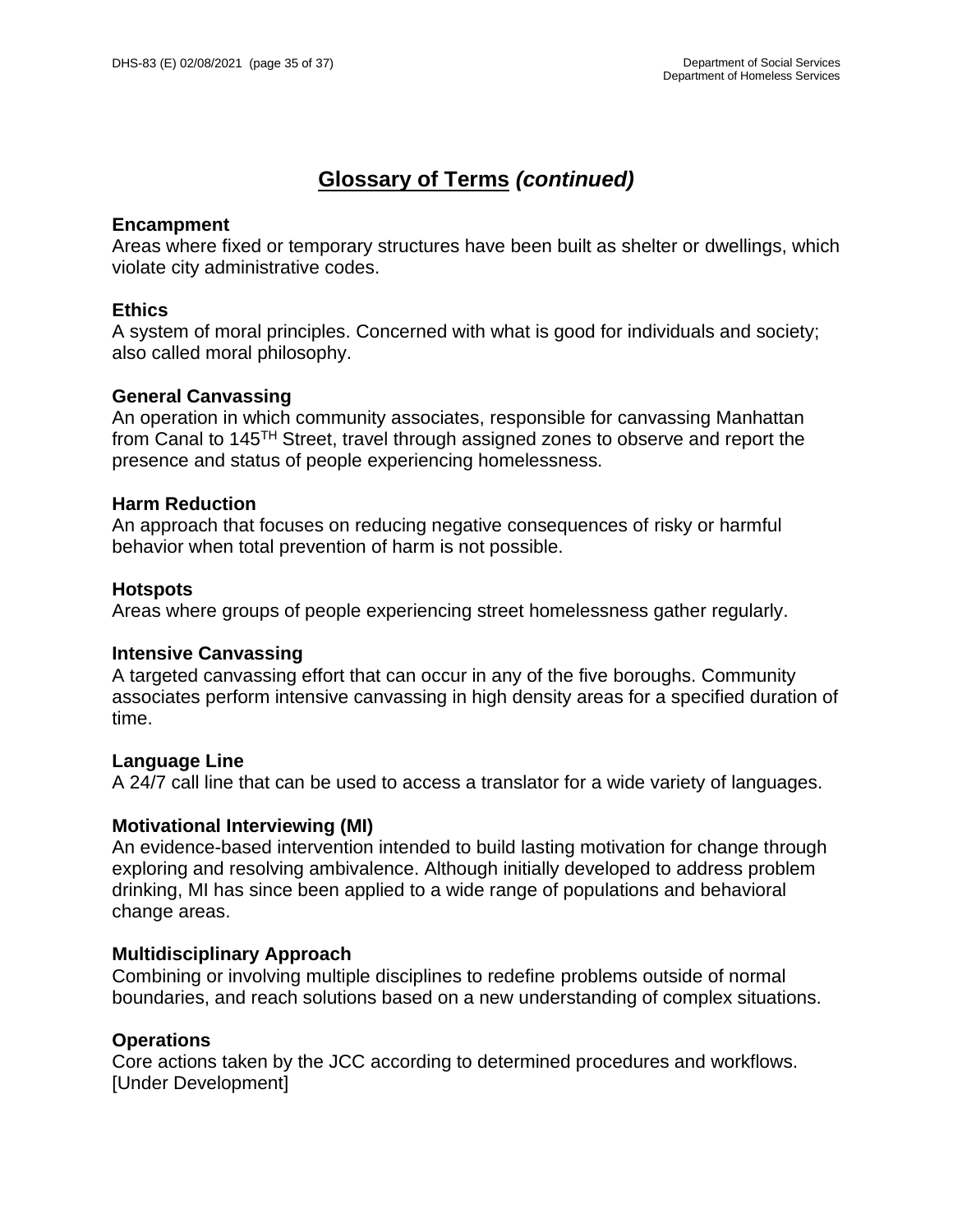# **Glossary of Terms** *(continued)*

#### **Outreach Team**

Non-profit provider staff who work to locate, build relationships with, and offer support to people experiencing homelessness. There are five outreach teams in the City of New York and they cover all five boroughs and the subway system.

#### **Person-Centered Practice / Care**

An approach to human services rooted in the empowerment of the individual and a respect for their experiences and choices.

#### **Pop-Ups**

Areas where individuals and groups regularly bed down for the night but lack fixed comforts (e.g., furniture, standing structures, curtains, mattresses).

#### **Resilience**

The ability to bounce back from adversity, frustration, and misfortune. Resilience helps us survive, recover, and even thrive in the wake of misfortune.

#### **Safe Havens**

Programs targeted toward supporting unsheltered homeless individuals, many of whom may be resistant to accepting services. Such programs provide low-barrier transitional settings and specialized supports needed to prepare for permanent housing. (Source: *The Journey Home: Street Homelessness Action Plan, 2019*)

#### **Social Services**

A combination of case management, benefits, and facilities provided by government or non-profit organization intended to improve the lives and living conditions of recipients. Examples include rent subsidies and Medicaid/Medicare.

#### **Stabilization Beds**

Stabilization beds are low-threshold private rented rooms for clients experiencing longterm unsheltered homelessness, where clients may stay until they are placed in permanent housing or a long-term transitional setting. Clients must be referred by outreach teams and be able to care for themselves. Case management is provided by outreach teams.

(Source: *The Journey Home: Street Homelessness Action Plan, 2019*)

#### **Street Homeless**

Anyone whose overnight residence is in a place that is not meant for human habitation, such as a car, subway station, abandoned building, park, underpass or sidewalk.